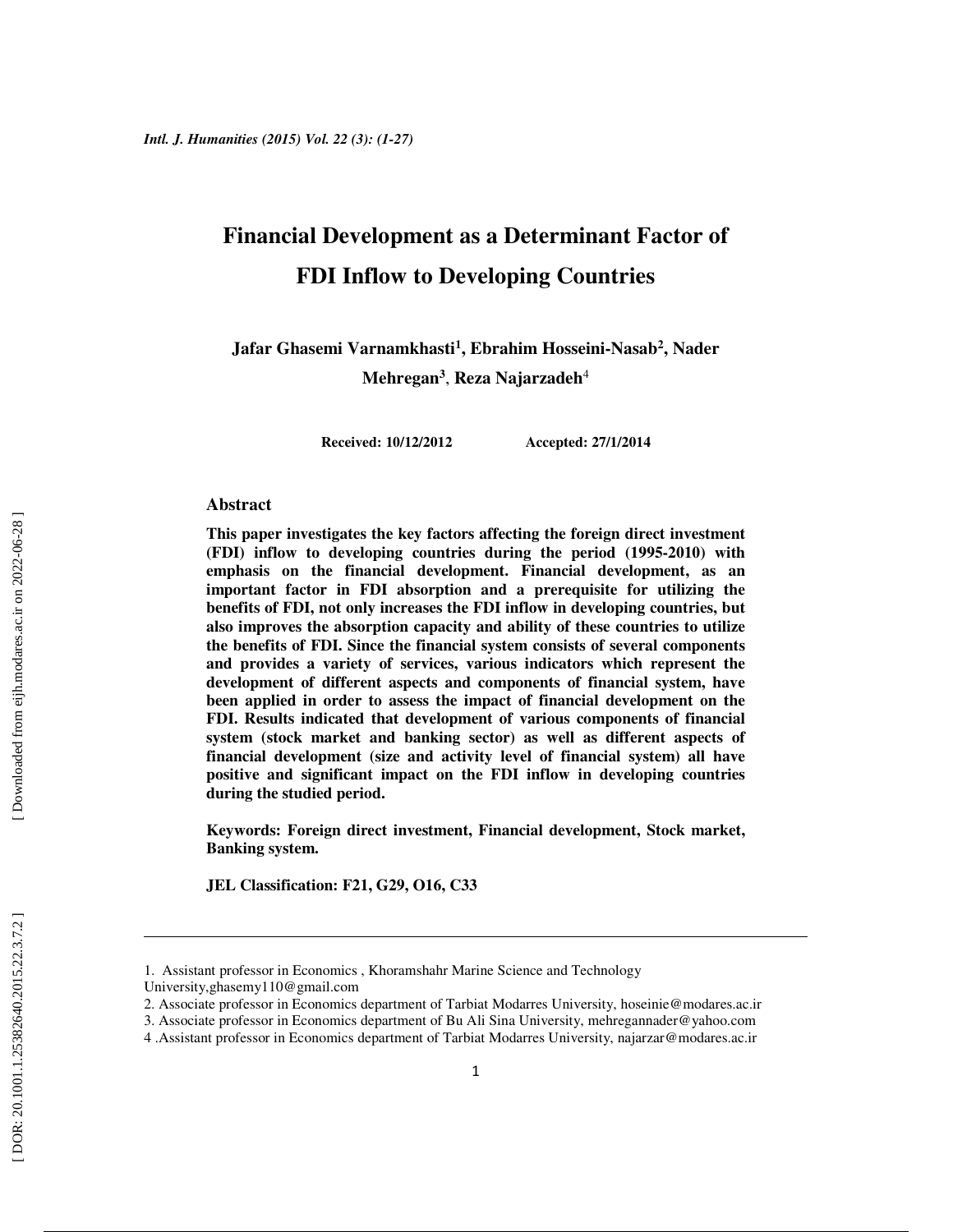### **1. Introduction**

 FDI inward to the developing countries has experienced an increasing trend during the past three decades, but this is not the same for all countries. The FDI has been increased equal to 70,106 and 188 times in the world, developed and developing economies, respectively. During this period, developing countries have experienced the largest rate of increase equal to 1.7 times higher than the FDI in the whole world and 2.6 times higher than the FDI in the developed countries. Different regions of developing countries have not also been similar in terms of FDI absorption. With significant increase equal to 531 times, developing countries in Asia are put in the first place followed by developing countries in America, Africa and Oceania with increase equal to 111, 50 and 29 times (UNCTAD, 2012).

Financial Development is among the factors which have been recently considered by the economic researchers as one of the key factor of FDI and a prerequisite for its utilization. In addition to the direct impact of financial development on the economic growth, the financial development plays the important role in FDI impact on the economic growth quantitatively and qualitatively. The financial development quantitatively enhances the FDI attraction, thus it leads to higher economic growth; moreover, it improves qualitatively the impact of each level of FDI on the economic growth through increasing the absorptive capacity.

Two approaches have been proposed in terms of quantitative impact of financial development on the FDI. While in the first approach, the financial development and FDI are considered as the alternatives to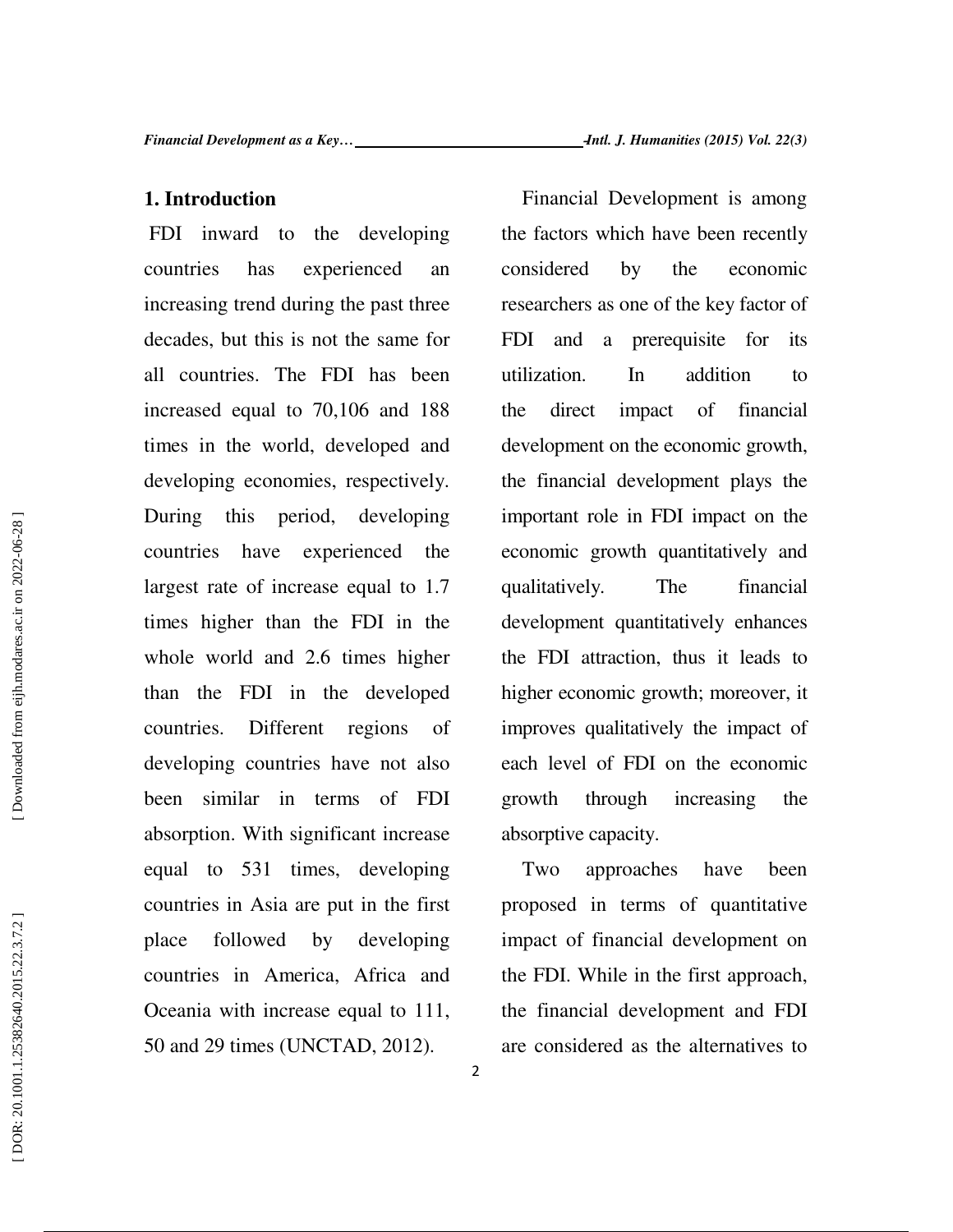each other and the FDI is considered as a tool for overcoming the inefficiency and underdevelopment of financial system is host countries, these two are complementary in the second approach and the development of financial system increases the FDI inflow.

This study investigates the impact of financial development on the FDI inflow to developing countries through different indicators of financial development which represent the development in various components of financial system (banking sector and stock market) and different aspects of financial development (size and activity of financial system.

Other sections of this paper are as follows: Literature review, Empirical studies, providing the model and its included variables, Estimation of model and analysis of experimental results, and finally Summary, conclusion and providing the policy recommendations.

### **2. Literature Review**

Financial development refers to the factors, policies, and institutions that lead to effective financial intermediation and markets, as well as deep and broad access to capital and financial services (Financial Development Report, 2012). Many economist and policy makers have paid attention to the relationship between the financial development, foreign direct investment and the economic growth. Levine (1997) argues that financial systems ameliorate transaction and information cost through five basic functions of facilitating the trading ,hedging ,diversifying and pooling of risks; allocating the resources; monitoring the managers, and exerting the corporate control, mobilizing saving, and facilitating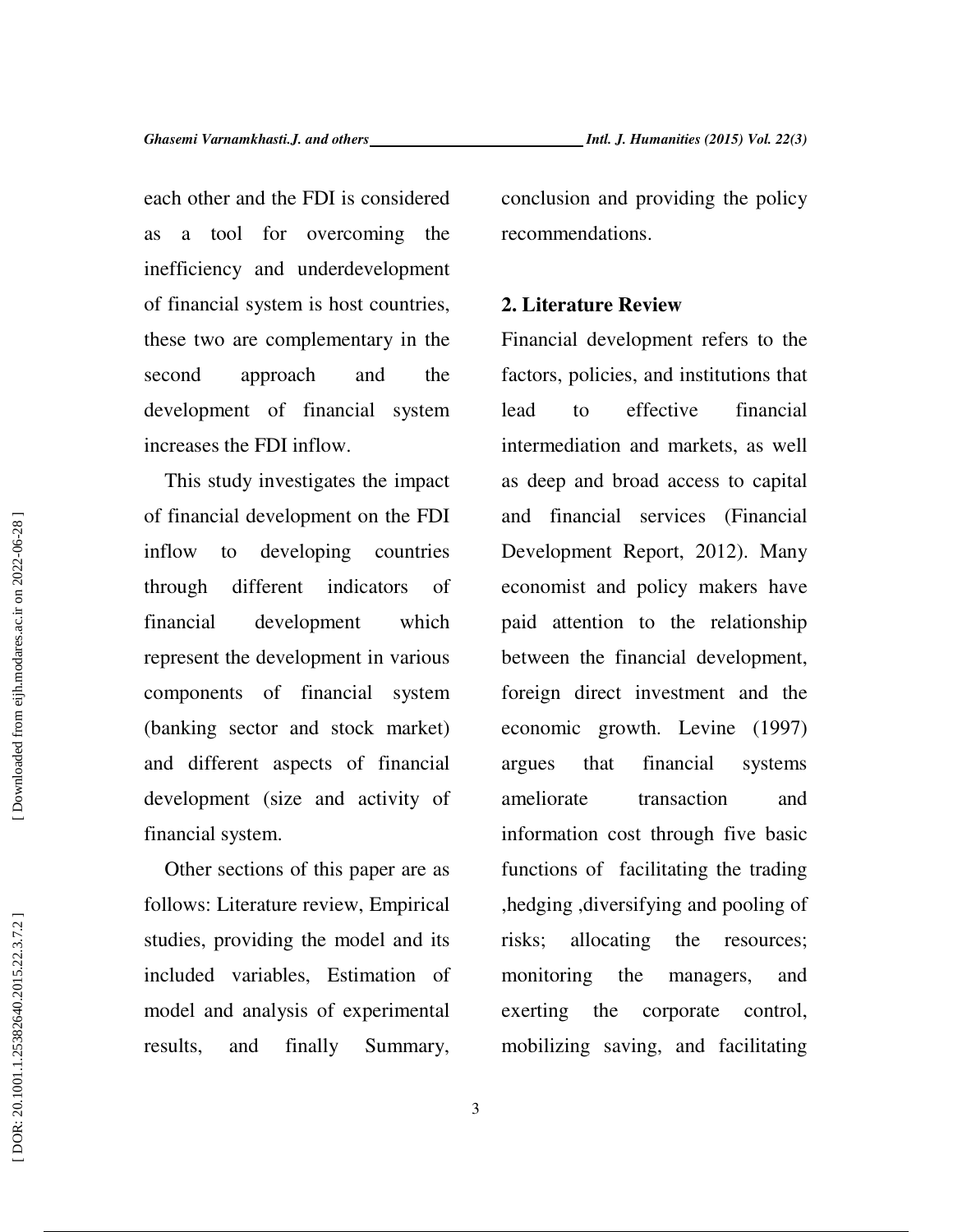<sup>ـ</sup>*Intl. J. Humanities (2015) Vol. 22(3)*

the exchange of goods and services. Financial systems by providing these functions and through two channels (capital accumulation and technological innovation) affect economic growth. De Mello (1999) believes that the influence of FDI on the economic growth is done through the capital accumulation and technology diffusion. However, the utilization of FDI benefits by developing countries and its impact on economic growth depend on the appropriate internal conditions and the absorptive capacity of these countries. Borensztein et al (1998) and Xu, B. (2000) emphasized on the role of human capital and Hermes and Lensink (2003), Durham (2004), and Alfaro et al (2004 and 2006) insisted on the role of financial development in the host country on utilizing the benefits of FDI.

By developing a theoretical framework about the mechanisms of FDI impact on the economic growth through creating the backward linkages, Alfaro et al (2006) indicates that if financial markets gets developed enough, the host countries will benefit from the backward linkages between the foreign and domestic firms, which lead to the positive spillovers for the whole economy. Assuming the constant level of FDI, this model indicates that the countries with developed financial markets will experience higher development compared to those without this feature. Alfaro et al (2004) emphasized on the key role of developed financial markets in utilizing the benefits of FDI, particularly the knowledge and technology spillover, backward linkages and the relationship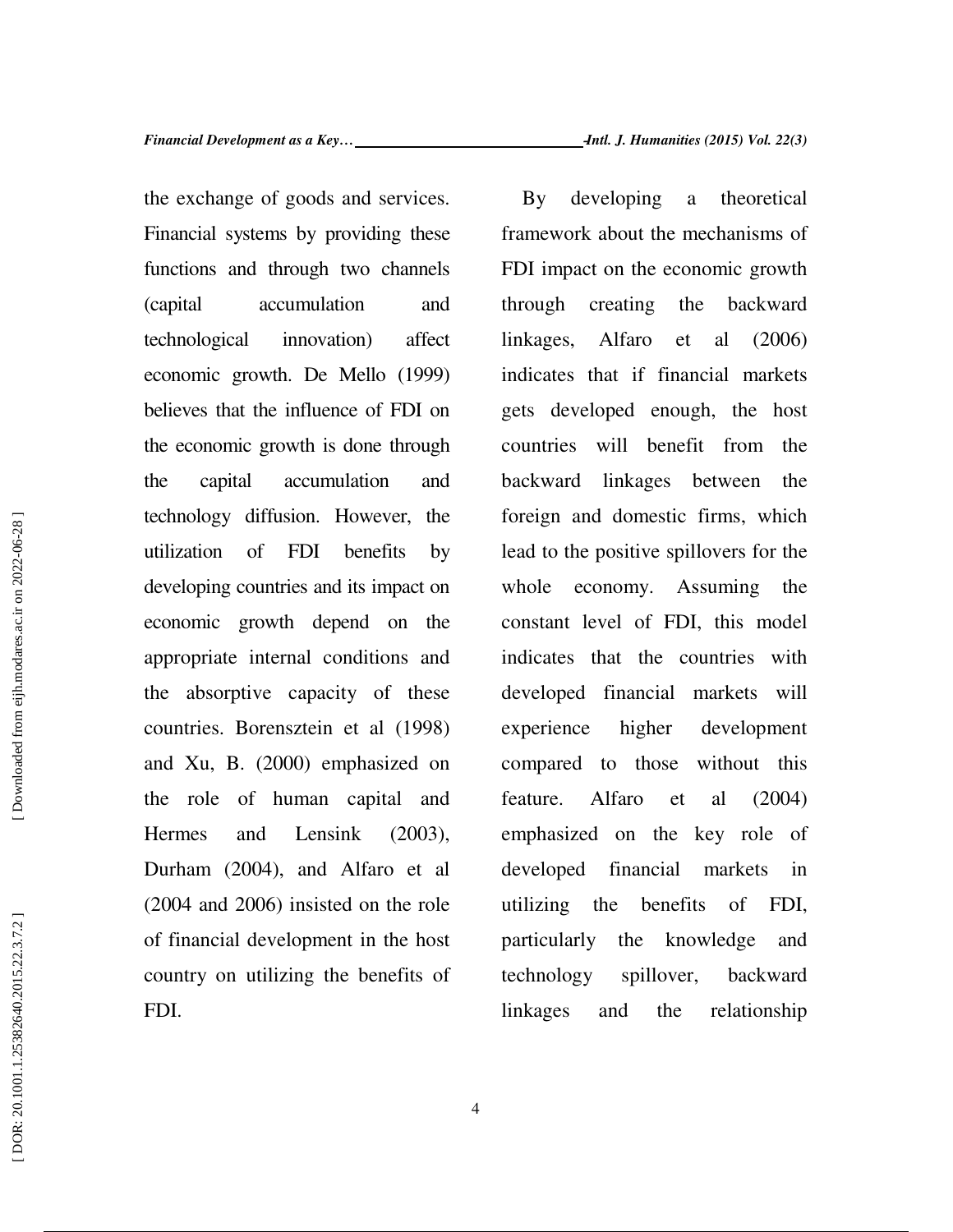between domestic and foreign investors.

In addition to the approach which emphasizes on the role of financial development on utilizing the benefits of FDI, there are two approaches in the field of direct relationship between the financial development and FDI. The first approach considers the FDI as an alternative to underdeveloped financial markets in developing countries and emphasizes on the negative relationship between the financial development and FDI. Hausmann and Fernández-Arias (2000) concluded that the FDI inflow is higher in the countries which are financially underdeveloped and have weak institutions. According to this viewpoint, since the FDI is done in order to overcome the problems of current investment in the capital markets, in fact this type of investment acts as an alternative to the financial development.

According to Huang's viewpoint (2008), cheap labor and large domestic market are not the main reasons for the significant volume of FDI in China, but China is more successful in FDI absorption than other countries because of underdevelopment of its financial sector. China's financial sector is not able to efficiently allocate the households' savings, thus the FDI in China is an efficient tool for domestic firms in order to overcome the inefficiency of domestic financial sector.

 The second approach emphasizes on the positive impact of financial development on the FDI absorption. Providing the efficient financial and credit services by financial system have facilitated the technology transfer and enhanced the influence of technology diffusion. Therefore, reforming the financial sector helps the policy-making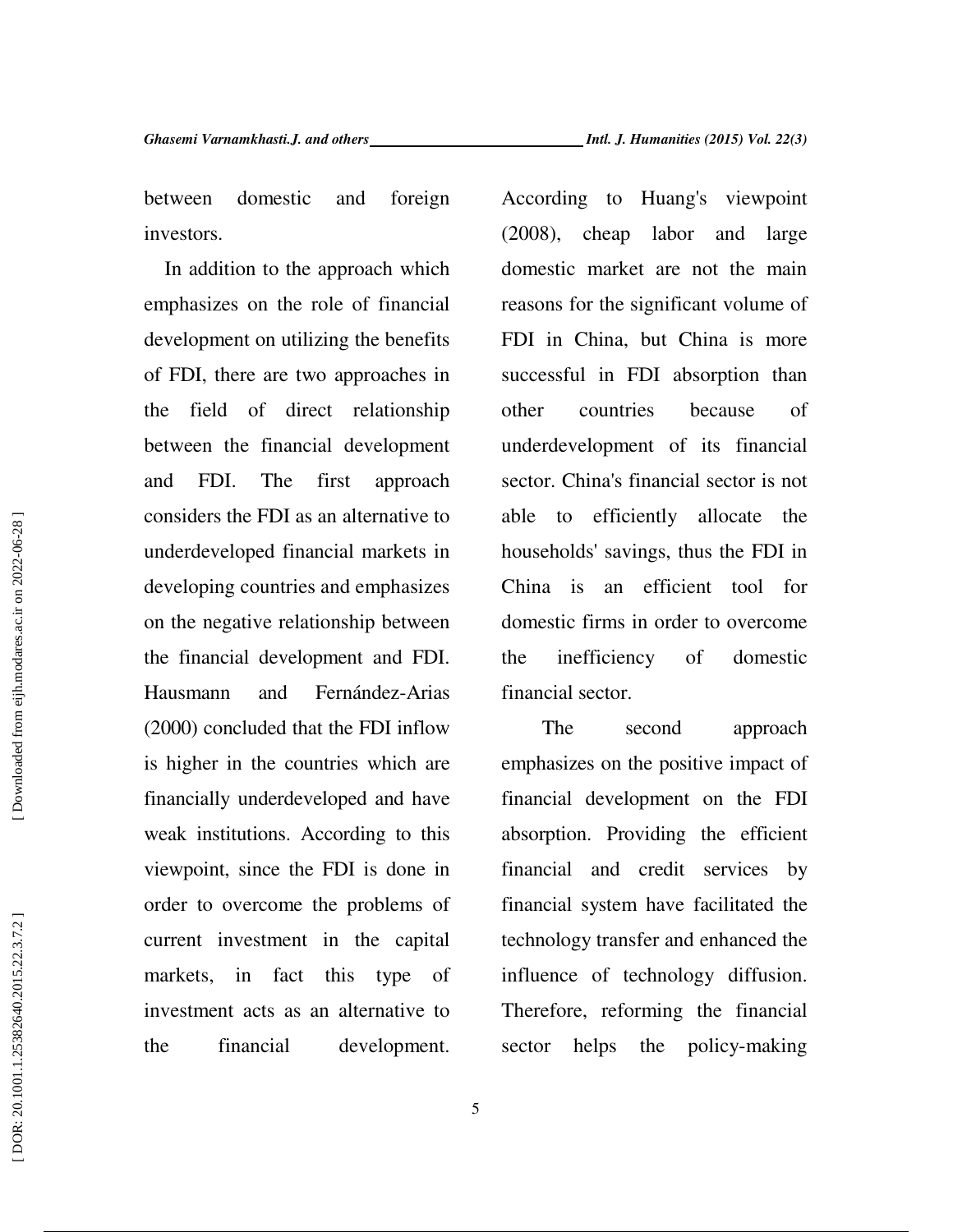achieve the benefits of FDI particularly the technology transfer (Ang and McKibbin, 2007).

 Financial development can improve FDI absorption, through following channels:

- **Transaction and information costs Decrease:** as Levine (1997) argues, because of transaction and information costs, the emergence of financial markets and institutions is necessary. Financial systems ameliorate theses costs and through diversifying and pooling of risks and allocating the resources, encourage foreign investors (especially who are efficiency seeking) to invest.
- **Creating linkages between domestic and foreign investors:** the significant amount of FDI arrives through  $M&A<sup>1</sup>$ , so FDI is not just easily accessible to foreign loan and financial sources

 $\overline{a}$ 

and well-functioning stock markets play important role in creating linkages between domestic and foreign investors by providing the various financial sources for entrepreneurs (Alfaro et al, 2004).

• **Reduction of informational asymmetry:** Kinda (2009) emphasized on the role of the financial development in promoting the private investment (domestic and foreign) through reducing the information asymmetry. considering informational asymmetry supported by the local entrepreneurs and the informational asymmetry arises from the distance between foreign investors and local markets, foreign investors don't know the local opportunities and risks as much as local investors. Financial intermediaries can reduce these informational asymmetries by

<sup>1.</sup> merger and acquisition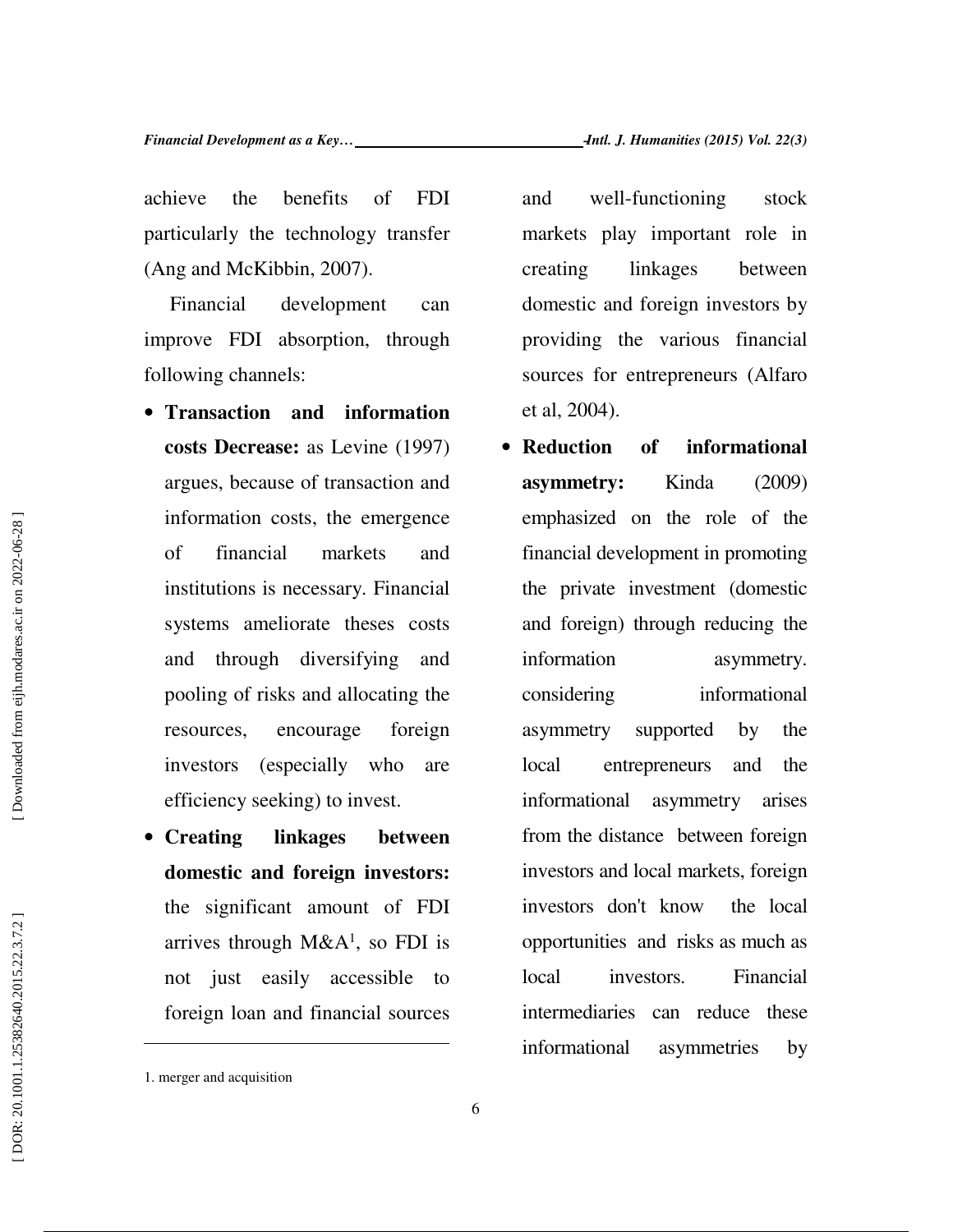providing information about local market opportunities and risks and therefore stimulate the entry of new foreign investors in the local market (Kinda, 2009).

• **Better access to local financial sources:** financial access is one of the important aspects of financial development. The presence of financial services which reflected by size and depth of financial system, does not necessarily mean that different types of users, such as foreign investors have access to them, while foreign investors often prefer to finance a part of their investment from local financial sources. So, by considering existence of developed banking system, the foreign investor is able to assess to what extent he can take out a loan for his innovative activities and can plan for his investments.

Moreover, the development of stock market increases the foreign investment in stocks, because the foreign investors, who tend to provide a part of their investment through selling their shares on the stock market, prefer to invest in the countries which have the developed stock markets.

• **Reduction in capital controls:** Desai et al (2006), argue that capital controls may negatively affect FDI absorption through two channels. First, Capital controls are commonly thought to increase the interest rate. Since, local affiliates of foreign investors often finance a considerable portion of their investment from local loan, increased interest rate means higher capital cost for them. Furthermore, capital controls accompany profit repatriation restrictions. These consequences

7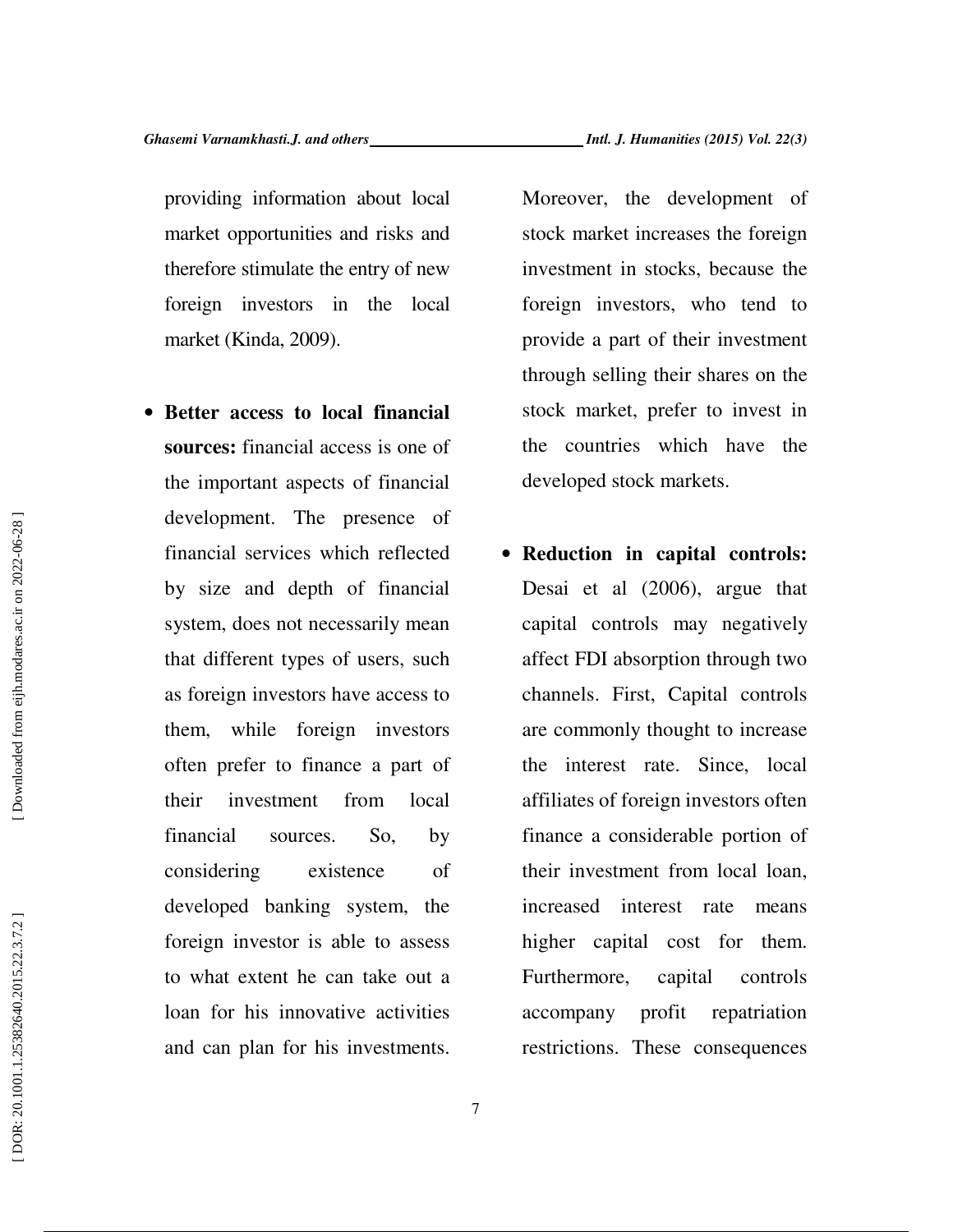of capital controls (increased capital cost and profit repatriation restrictions) are expected to discourage foreign investors. Therefore, because financial development often accompanies the reduction in capital controls, well-developed financial markets have positive impact on FDI absorption.

Besides the positive impact of financial development on FDI inflow, some of studies have examined the impact of FDI on the financial development. As Soumar & Tchana(2011)argue, FDI inflow may develop local financial markets through two channels. First, an increase in FDI inflows increases the funds available in local financial markets (stock market and banking sector). Foreign Companies involved in FDI are also willing to list their shares on the local stock market. Second, from the point of view of political economy, more FDI may decrease elites' relative power and coerce them to pursue marketfriendly regulations which improve the financial development of host country.

### **3. Review of Empirical Studies**

In addition to numerous studies on the FDI determinants, a few and growing studies have recently investigated the impact of financial development on the FDI. These studies can be classified into three categories. First category which is more taken into account, examines the role of financial development in utilizing the benefits of FDI, particularly the technology transfer, as well as the impact of FDI on the economic growth. Using the data of 67 countries, Hermes and Lensink (2003) emphasized on the key role of financial system development as a prerequisite for positive influence of

8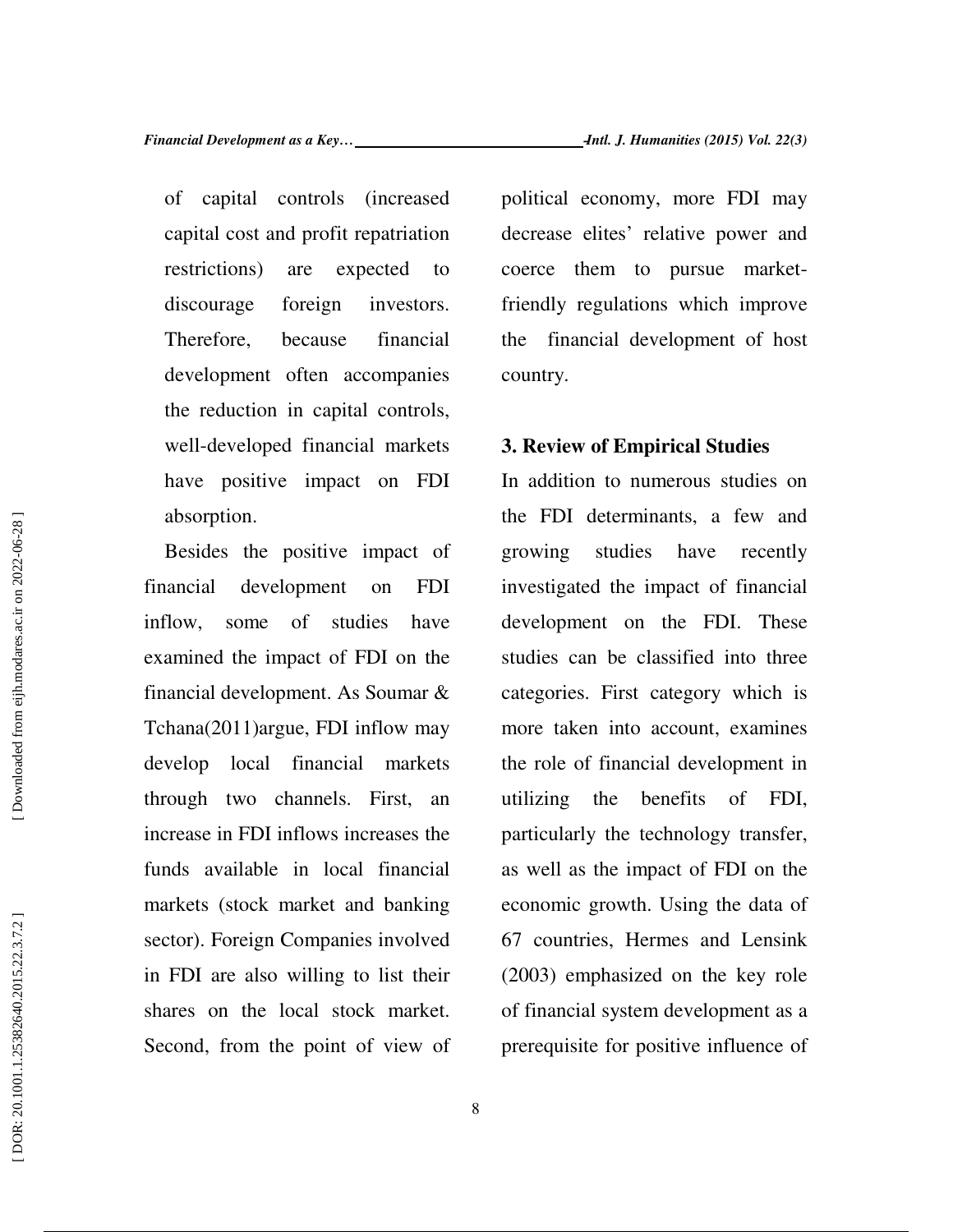FDI on the economic growth. Using the data of OECD member and nonmember countries and the various indicators of financial development, Alfaro et al (2004) indicated that countries which are more financially developed, will gain more benefit from the FDI.

The second category of studies investigates the interaction of financial development and FDI through Granger causality model. Using Granger causality test for 62 countries during 1996 -2006, Ashraf (2010) indicated that the highest causal links occur in OECD nonmember countries and the countries with low and lower than middle income. Applying the panel data for African countries during the 1970- 2007, Elikplimi et al (2013) indicated that there are bidirectional casual links between the various components of financial

development (banking sector and stock market) and FDI.

The third approach of studies examines the impact of financial development on the FDI inflow. Claessens et al (2001) indicated that FDI has a positive relationship with the Capitalization and the Value Traded in the stock market as well as the internationalization indices of stock market. Jeffus (2004) investigated the relationship between the stock market development and FDI in Latin American countries. Results of this study suggest that the stock market development and FDI have a high positive correlation. Ang (2008) studied the determinants of FDI in Malaysia during 1960-2005 and indicated that the financial development (the ratio of allocated private sector credit to the GDP) has a significant positive impact on the FDI inflow in Malaysia. Sofian and Sidriopoulos (2010) studied the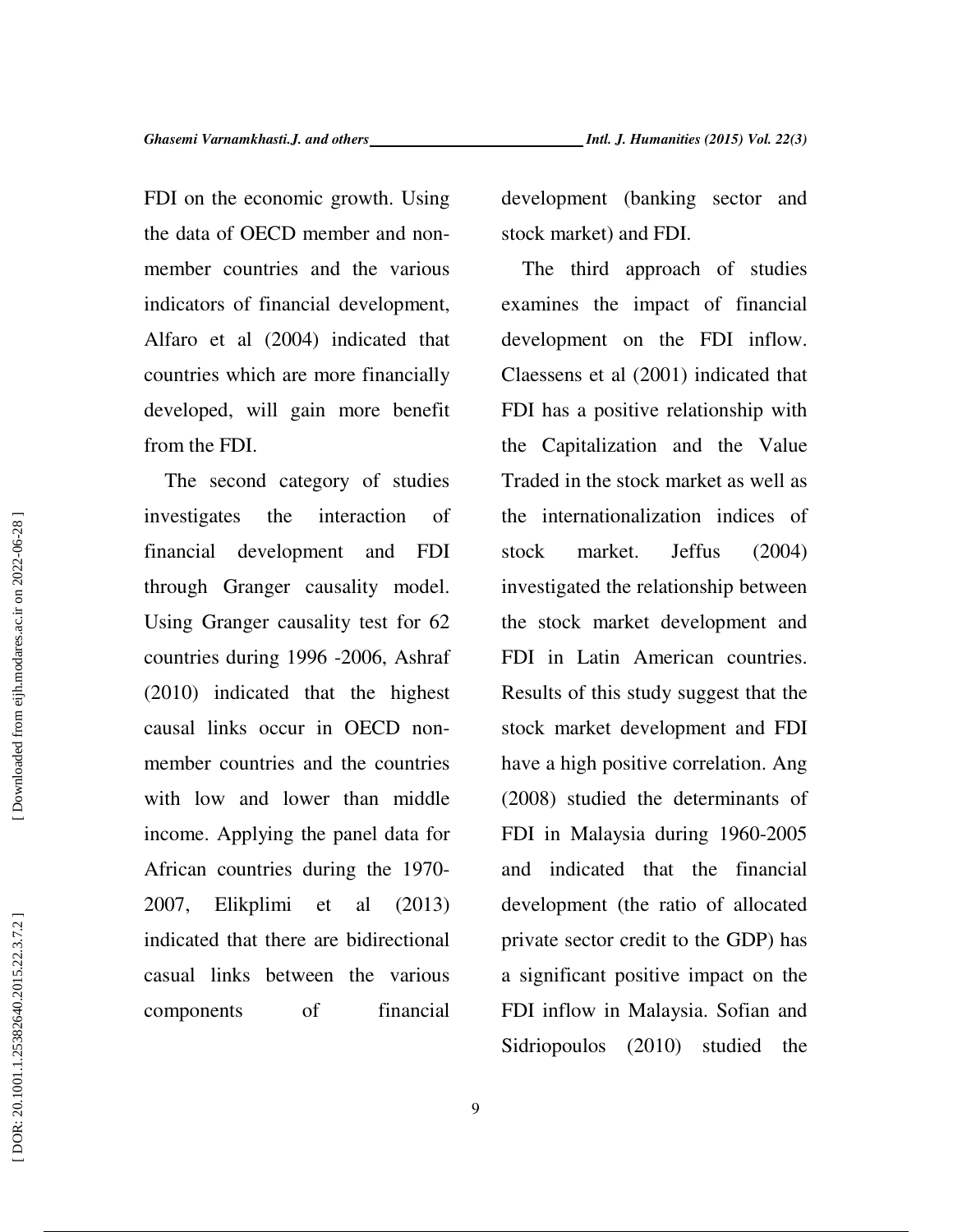determinant of FDI in developing countries (12 countries of MENA and 24 countries of the most important FDI receivers in other areas) and concluded that the financial development in these countries has no significant effect on FDI. This study just investigates the impact of banking system development on the FDI through using a combined indicator, but does not consider the impact of stock market development on the FDI.

 In addition to the few studies on the impact of financial development on the FDI, it should be noted that these studies have applied a small number of financial development indicators and have been often conducted for a specific country or countries in a specific region. Therefore, no comprehensive study has been conducted about the impact of financial development on the FDI inflow in the developing countries so far. Thus, using various indicators of financial development, this study seeks to fill the gap in the studies.

### **4. Models and Data Explication**

The following model is used in order to review the key factors influencing the FDI inflow in the developing countries with emphasis on the financial development:

 $LnFDI_{it} = f(MS_{it}, FD_{it}, PV_{it}, IV_{it}, Z_{it})$ 

Where, FDI is the foreign direct investment inflow, MS: Market size, FD: financial development, PV: policy variables, IV: institutional factors affecting the FDI and Z refer to a set of other control variables.

MS: Market size is represented by the Gross Domestic Product (GDP) and it is expected that it has the positive relationship with FDI.

PV: Policy variables such as Inflation variable (Inf) and economic openness (Open) are the important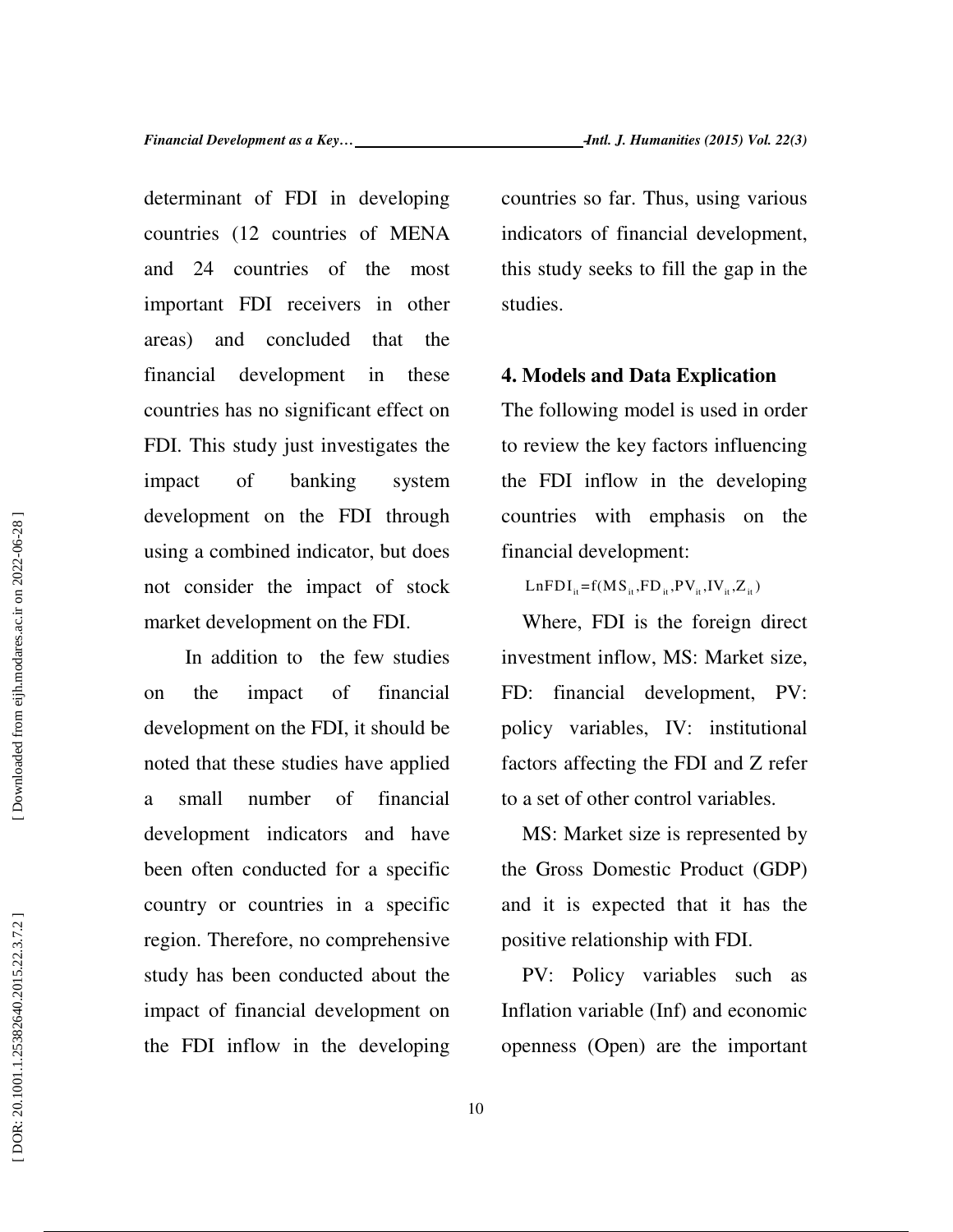effective factors of FDI which have been used in numerous studies. Inflation indicates the economic instability and it is expected that it has a negative impact on FDI inflow. Increased economic openness (Open) indicates the orientation of trade policies towards the exports and imports and removing the trade barriers and can have a positive impact on the FDI inflow.

IV: Institutional variables are among the important determinants of FDI. Inappropriate institutional variables affect the investment (domestic and foreign) through two different functions including the increased costs and uncertainty (Daude and Stein, 2007). Good governance indicator which is introduced by Kaufmann et al (1996) in the World Bank, has been used in numerous empirical studies as a proxy of institutional factors due to the comprehensiveness and existence

of different institutional factors. This index consists of six components including: voice and accountability, political stability and absence of violence, government effectiveness, and regulation quality, rule of law and control of corruption. The mean of 6 mentioned indexes is used as the governance index in this study.

Z: represents the control variables including the domestic capital formation (CF) as a percentage of GDP, Number of telephone lines per 100 people (TL), the Gross Domestic Product Growth rate (GDPG) and volatility of exchange rate (VER). Domestic capital formation (CF) is an appropriate proxy for the domestic investment and reflects the investment climate in the host country. (Bonnie et al, 2012)

Appropriate communication infrastructures (telephone lines and mobiles, internet access, etc),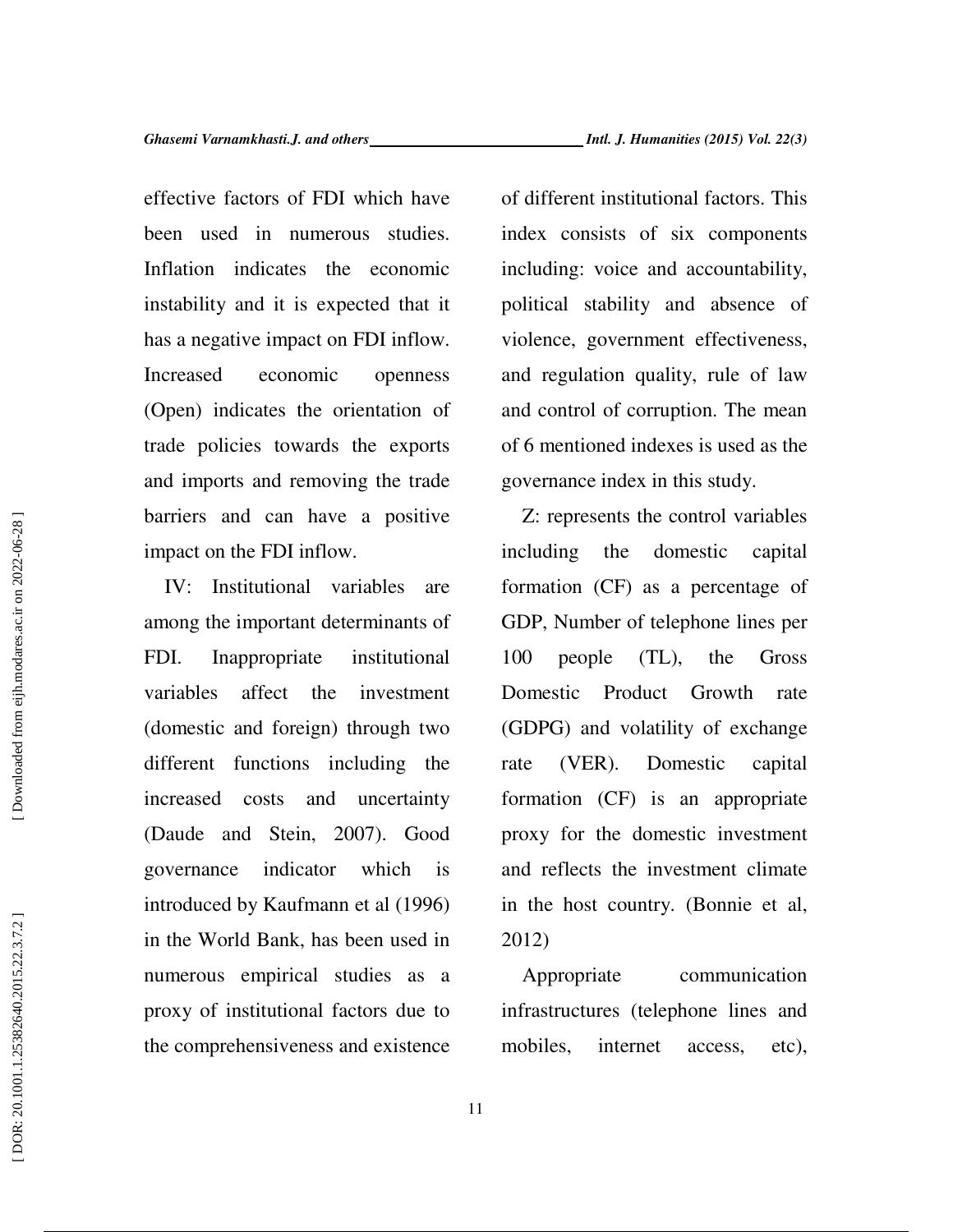transportation (roads, airports) and utilities (water, electricity) play the important roles in attracting the foreign investment through reducing the costs of economic activities and increasing the return on investment.

GDP Growth reflects the host country's market size in future and indicates its productivity and profitability. Markets with faster growing rate provide more opportunities for obtaining the profit (Chakrabarti, 2001). Like Moosa's study (2009), this study applies the GDP growth over the past 10 years in addition to the annual growth of GDP.

Volatility of exchange rate (VER) such as Inflation indicates the economic instability and it is expected that it has a negative relationship with the FDI inflow.

 FD: Financial system development has an important effect on the FDI inflow and utilization of its advantages especially new knowledge and new technologies by reducing the transaction costs through decreasing the information asymmetry and better hedge and management of risk, improving the efficiency of resource allocation, financing and covering the risks associated with new technologies, providing the credit needed for the foreign investors, financing a part of foreign investment through permitting the stock sale in the domestic stock market, linking the domestic and foreign investors, and creating the backward linkages with the domestic firms. Since the financial system consists of various components (including the bank and non-bank financial intermediaries and stock market) and the broad and diverse services are provided by them, various indicators have been used in order to assess the financial development. A total of 10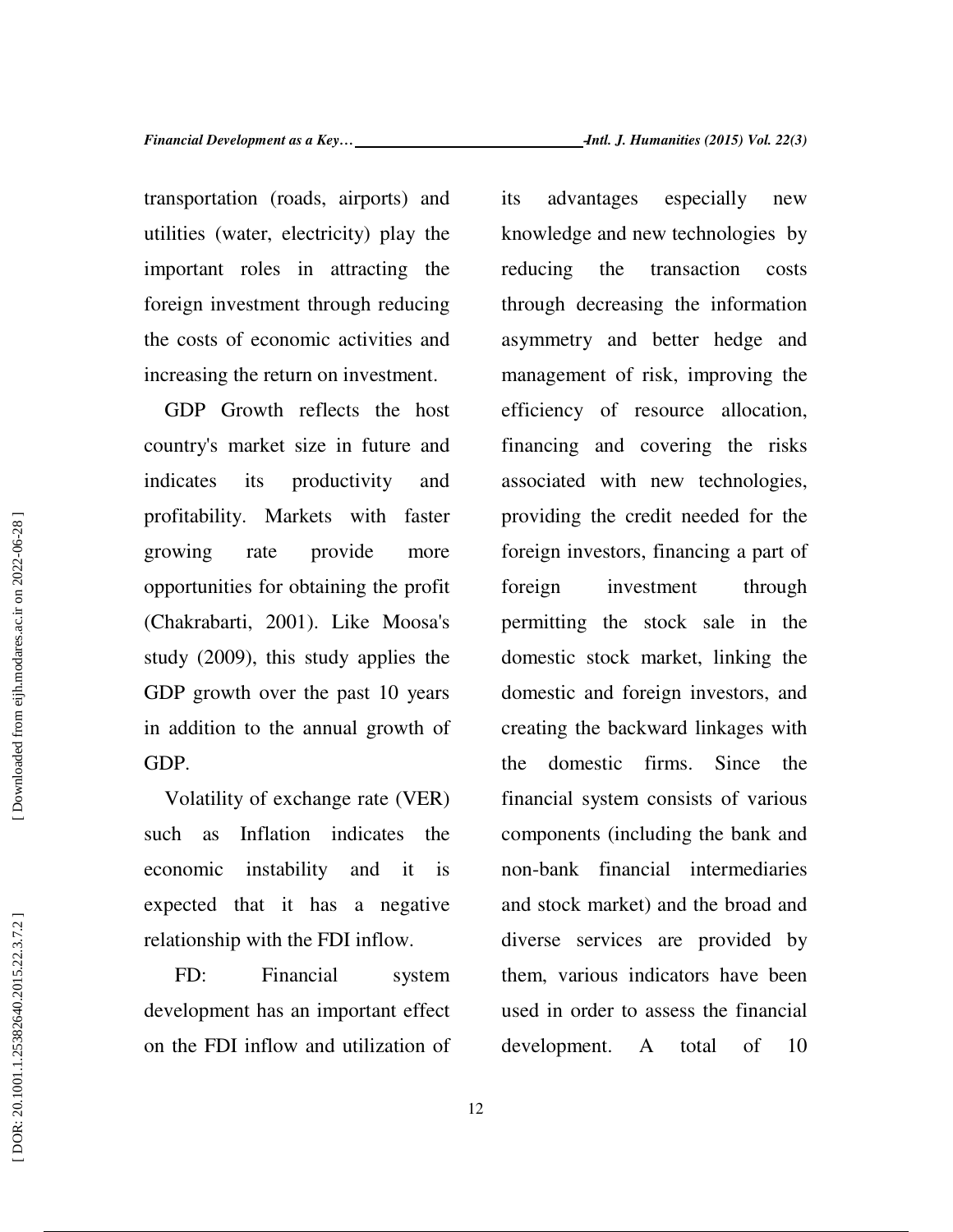indicators have been used in this study. These indexes can be classified into three categories:

## **Stock Market Development Indexes**

 Fcap: market capitalization index which equals the value of listed shares divided by GDP and represents the stock market size of the whole economy.

Fvt: value traded index refers to the total value traded on the stock market as a percentage of GDP. This index represents the liquidity of stock market, complements the capitalization index, and indicates that whether the stock market size is consistent with the volume of its transactions or not.

Fto: turnover ratio index refers to the ratio of total value traded to the average market capitalization index in each period.

## **Banking System Development Indexes**

FLL: liquid liabilities index refers to the ratio of liquid liabilities in the financial system to the GDP. This index is the most common indicator of "financial depth" and indicates the size of financial sector compared to the entire economy.

Fba: bank asset index refers to the assets of deposit banks (commercial banks and other depository banks) divided by GDP. This index represents the relative importance of depository banks compared to the entire economy.

Fccb: commercial-central bank index equals the ratio of commercial bank assets divided by commercial bank plus central bank assets. King and Levine (1993) argue that the commercial banks have better performances than the central banks in providing the financial services.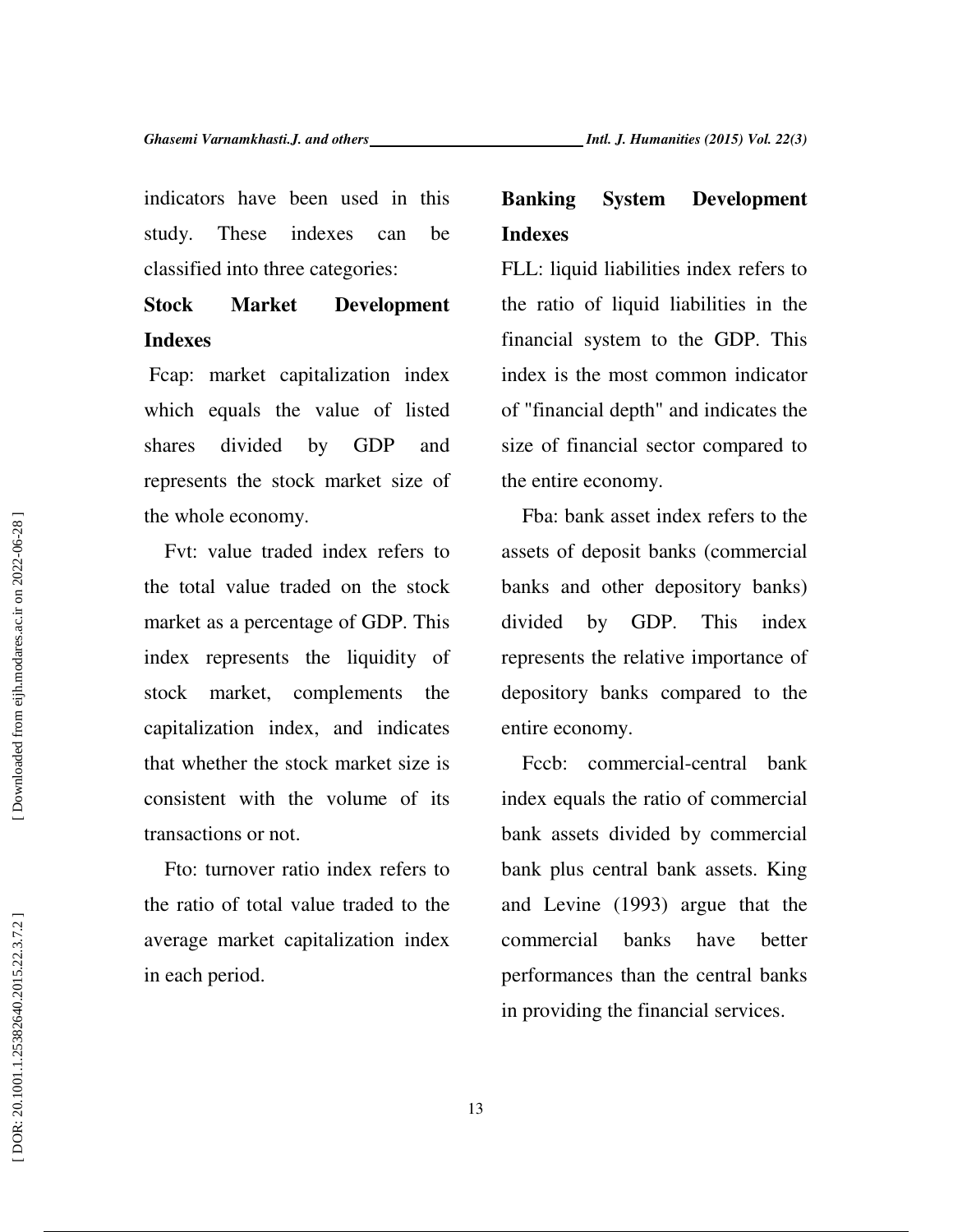Fpc: private sector credit index refers to the total allocated credits to the private sector by financial intermediaries as a percentage of GDP. According to King and Levine's view (1993), financial system which easily allocates the credit to the government or state agencies does not assess the managers, select the investment projects, pool the risk, and provide the financial services to the same degree as financial system which allocates the credit to the private sector. Thus, the increase of allocated credit index to the private sector represents the efficiency of banking system.

### **Comprehensive Financial Indexes**

Beck and Levine (2002) examined different perspectives on the financial structure (bank-based, market- based, financial services, law and finance) and designed the comprehensive financial indicators in a way that cover both financial system sectors including the bank and stock market according to the financial service perspective in which the level of financial development and financial services are important and not the financial structure (bank-based or marketbased financial system). These indicators include:

Fac: finance-activity index refers to the sum of private sector credit (Fpc) and the value traded index (Fvt), and represents the total amount of financial system activity including the banking sector and stock market.

Fsz: finance-size index refers to the sum of private sector credit (Fpc) and capitalization index (Fcap).

Fa: finance-aggregate index is equal to the average finance-activity (Fac) and finance size (Fsz) indexes. This index contains two dimensions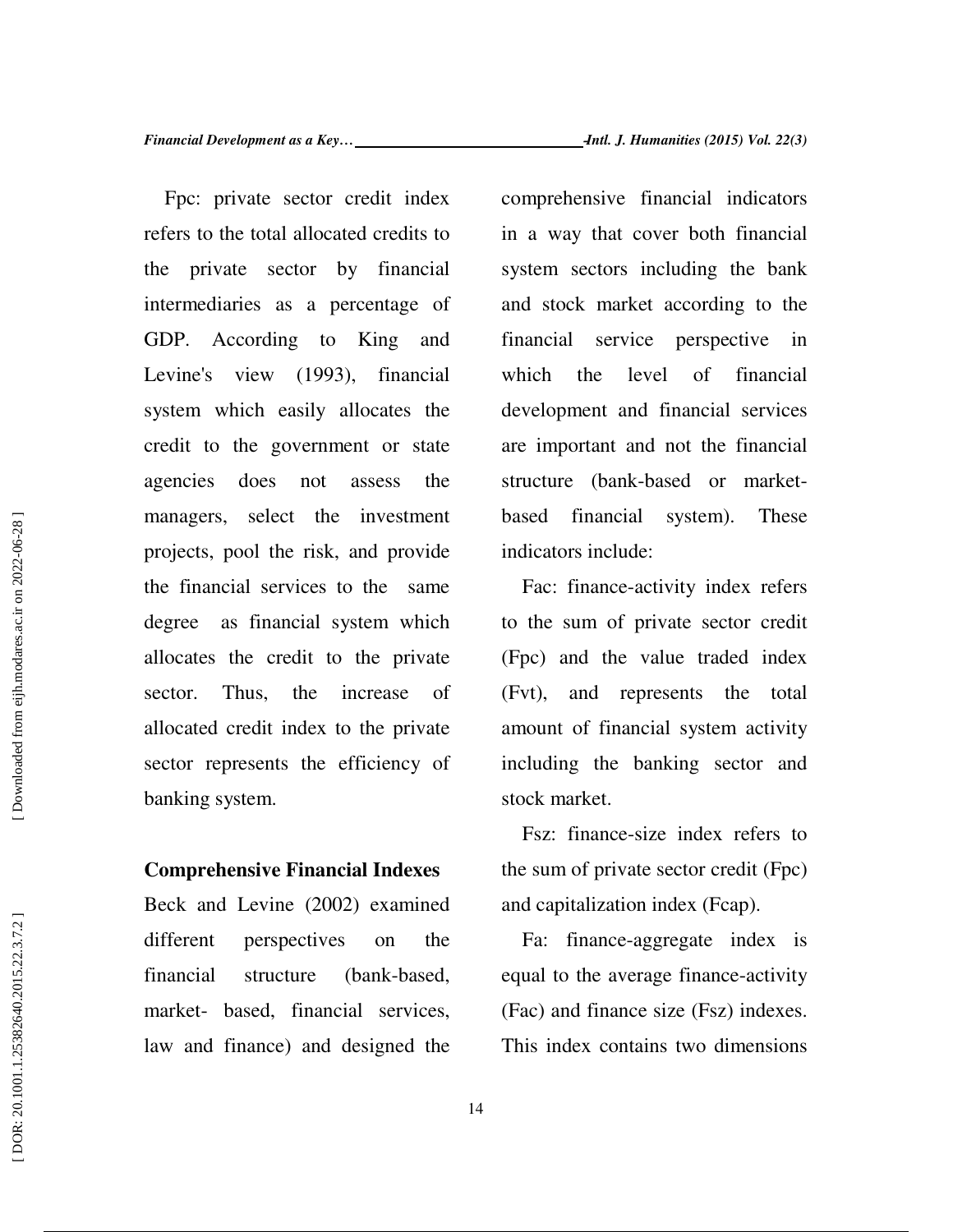of financial system including the amount of activity and the total size of financial system.

FDI inflow statistics are extracted from UNCTAD and the data related to the index of commercial banks and commercial-central banks' assets are extracted from the International Monetary Fund. Information and statistics of other variables and indexes of model are taken from the World Bank.

### **5. Econometric Methodology**

 $\overline{a}$ 

.

Data of 33 developing countries<sup>1</sup> during 1995-2010 has been applied in order to estimate the model. Limer test is first used for investigating the individual effects and the hypothesis H0 indicating the equal y-intercepts, is rejected for all models and the opposite hypothesis indicating the individual effects and necessity to use the panel data, is accepted. Then Hausman test (1978) is used in order to choose between two alternative methods (fixed and random effects). Both methods of fixed and random effects are consistent according to H0 hypothesis in Hausman test, but the method of fixed effects is inefficient. If hypothesis H0 is rejected, the method of fixed effects will be consistent and the random effects will be inconsistent and the fixed effects model should be used. In this study, the method of fixed effects is selected for all models by doing Hausman test, and the Estimated Generalized Least Squares

<sup>1.</sup> Selecting the countries is done based on the World Bank classification from the developing countries in different regions and according to the access of data related to the applied variables in the model especially the financial sector data. These countries include: MENA Countries: Iran (Islamic Rep.), Algeria, Jordan, Libya, Egypt, Kuwait, Qatar, Saudi Arabia; Sub-Saharan Africa: Angola, Gabon, South Africa; Latin America and Caribbean: Argentina, Brazil, Ecuador, Chili, Colombia, Peru, Mexico, Venezuela; Europe & Central Asia: Belarus, Bulgaria, Kazakhstan, Russian Federation, Turkey, Ukraine; East Asia & Pacific: China, Malaysia, Philippines, Indonesia, and Thailand; South Asia: Pakistan and India.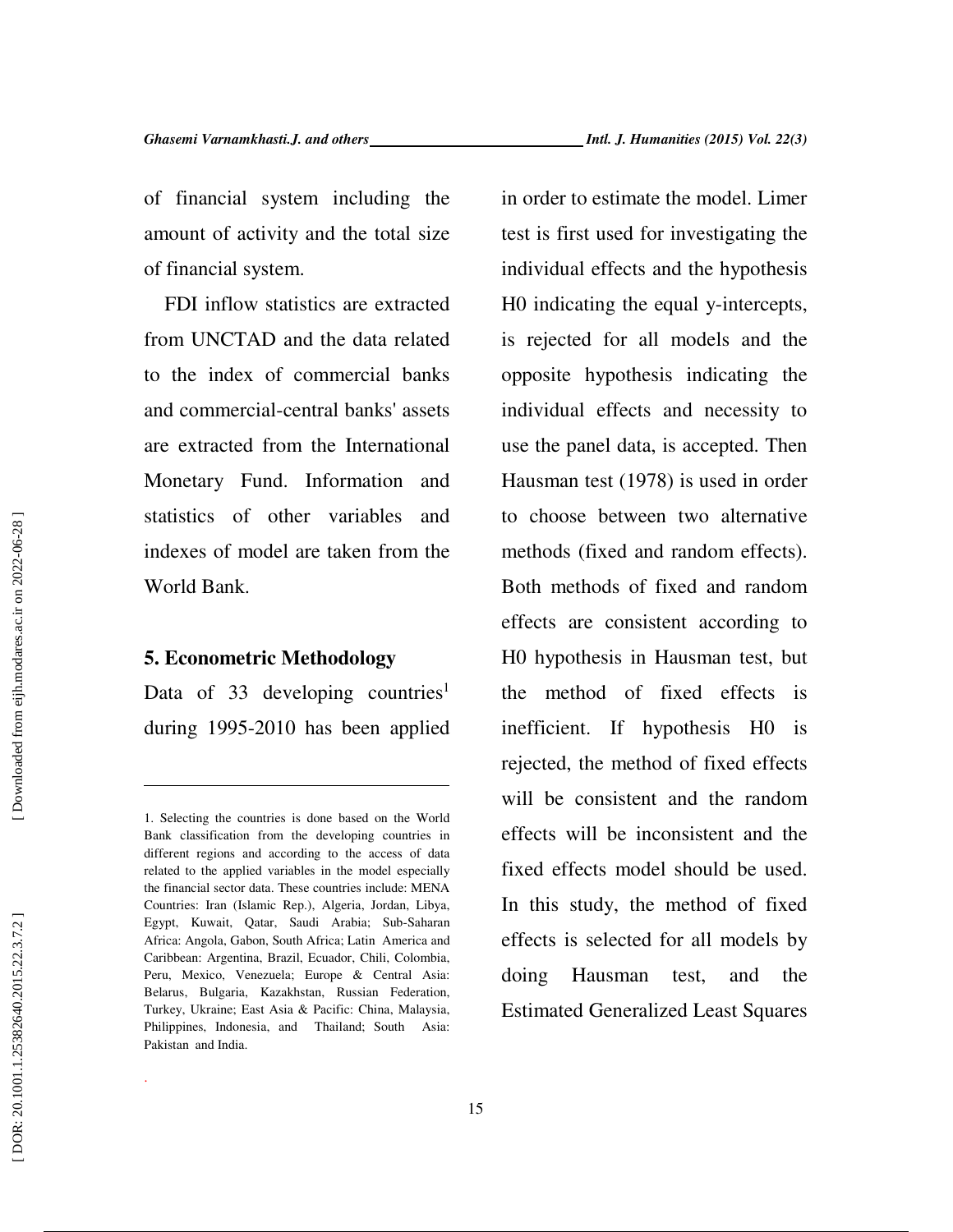(EGLS) method is used in order to estimate the model.

The stationary of model variables is tested before estimating the model in order to prevent from the spurious regression. 5 common methods of unit root test in panel data, namely  $LLC<sup>1</sup>$ ,  $B<sup>2</sup>$ ,  $IPS<sup>3</sup>$ , ADF and PP tests are used in order to perform this test. Hypothesis H0 in these tests indicate that the existence of unit root and non-stationary. Results of these variables indicate that all variables except for the GDP logarithm, telephone lines, private credit, finance- activity index, and financeaggregate index are stationary at least based on 3 tests. The variables of GDP logarithm, telephone lines, and finance-activity index are stationary based on one test and also the private sector credit and financeaggregate variables are stable based

 $\overline{a}$ 

on two tests. However, these variables become stationary after a differentiation.

<sup>1.</sup> Levin, Lin & Chut

<sup>2.</sup> Breitung

<sup>3.</sup> Im, Pesaran and Shin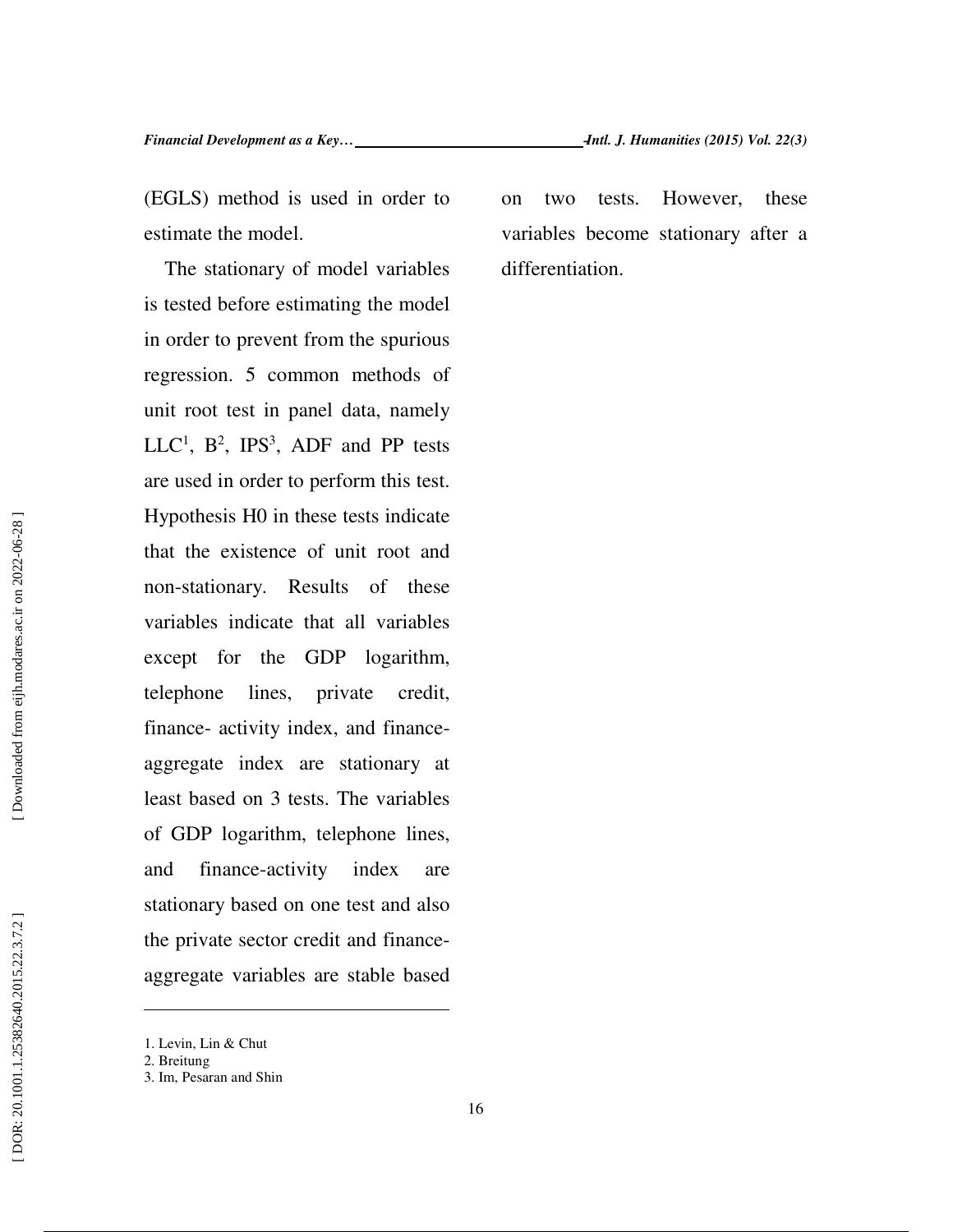| <b>Variables</b> | <b>LLC</b>   | B            | <b>IPS</b>    | ADF          | $\bf PP$    |
|------------------|--------------|--------------|---------------|--------------|-------------|
| <b>LFDI</b>      | $-6.60064*$  | $-1.37325**$ | $-2.71925*$   | $108.423*$   | 136.693 *   |
| <b>LGDP</b>      | $-1.10079$   | $-1.78120**$ | 2.19250       | 39.4345      | 21.9075     |
| D(LGDP)          | $-12.7390*$  | $-4.38470*$  | $-7.13732*$   | 158.608 *    | 184.565 *   |
| Inf              | $-512.344$ * | $-1.67574**$ | $-172.971*$   | $207.170*$   | $228.640*$  |
| Open             | $-6.74006*$  | $-1.40452**$ | $-3.58049*$   | $110.669*$   | 73.4114     |
| GI               | $-13.7536*$  | $-0.37772$   | $-1.57757**$  | 119.925 *    | 173.690 *   |
| CF               | $-5.92058*$  | 0.11893      | $-1.94312**$  | 93.9237 **   | 87.0072 *** |
| TL               | $-3.91025*$  | 5.31256      | $-0.83519$    | 81.0834      | 60.3924     |
| GDPG1            | $-10.7190*$  | $-3.56880*$  | $-5.08742*$   | 142.255 *    | 162.846 *   |
| GDPG2            | $-1.80644**$ | 0.55113      | $-1.29505***$ | 90.7558 ***  | 43.6638     |
| VER              | $-136.152*$  | $-1.01254$   | $-36.6392*$   | 178.505 *    | 171.702 *   |
| Fcap             | $-6.27648*$  | $-0.85186$   | $-3.33589*$   | $106.001*$   | 88.5047 **  |
| Fvt              | $-4.66598*$  | $-1.2946***$ | $-1.30456***$ | 75.7011      | 60.1041     |
| Fto              | $-16.2470*$  | 0.94527      | $-3.66962**$  | 89.0957 *    | $94.0728*$  |
| Fll(M2)          | $-5.93919*$  | 3.22555      | $-2.50832*$   | 117.307 *    | 120.993 *   |
| Fpc              | $-3.83678*$  | 3.67887      | 0.78785       | $90.2161$ ** | 64.4830     |
| Fba              | $-3.343*$    | 7,9۲۳۰       | 2.9034        | 66.017       | 58.524      |
| Fccb             | $-6.50332*$  | 0.18791      | $-2.08807**$  | $108.921*$   | $104.217*$  |
| Fsz              | $-4.25465*$  | 1.14835      | $-1.58842**$  | 93.6055 **   | 87.4478 *** |
| Fac              | $-2.20504**$ | 2.30397      | $-0.26413$    | 76.2408      | 62.3886     |
| Fa               | $-3.39555*$  | 1.67569      | $-1.12098$    | 88.1322 ***  | 72.7783     |

**Table 1.** Results of Unit Root Test for Selected Developing Countries

Symbols \*, \*\*, \*\*\* indicate the significance at the levels 1%, 5%, 10%, respectively.

Then the co integration test of panel data is done through Pedroni method (2001). Results of this test confirm the co integration and long-run

equilibrium relationship among the variables, and thus the absence of spurious regression.

**Table 2** Results of Cointegration Tests for Developing Countries

| Panel statistics (Intra-dimensional) |                                     |  |  |  |  |
|--------------------------------------|-------------------------------------|--|--|--|--|
| Panel- V Statistics                  | $-Y, V \circ \xi V \wedge$          |  |  |  |  |
| Panel- rho Statistics                | $\Lambda, \Lambda$ ٤٦٧١٣            |  |  |  |  |
| Panel Philips-Peron Statistics (PP)  | $-.9,017079$                        |  |  |  |  |
| Panel Augmented Dickey-Fuller        | $^{**}$ -1, $\wedge$ 117 $\wedge$ . |  |  |  |  |
| Statistics (ADF)                     |                                     |  |  |  |  |
| Group statistics (Inter-dimensional) |                                     |  |  |  |  |
| Group rho statistics                 | 11.81983                            |  |  |  |  |
|                                      |                                     |  |  |  |  |
| Group Philips-Peron Statistics (PP)  | $*$ -77, 17779                      |  |  |  |  |
| Group Augmented Dickey-Fuller        |                                     |  |  |  |  |
| Statistics (ADF)                     |                                     |  |  |  |  |

Symbol \* indicates the significance at the level 1%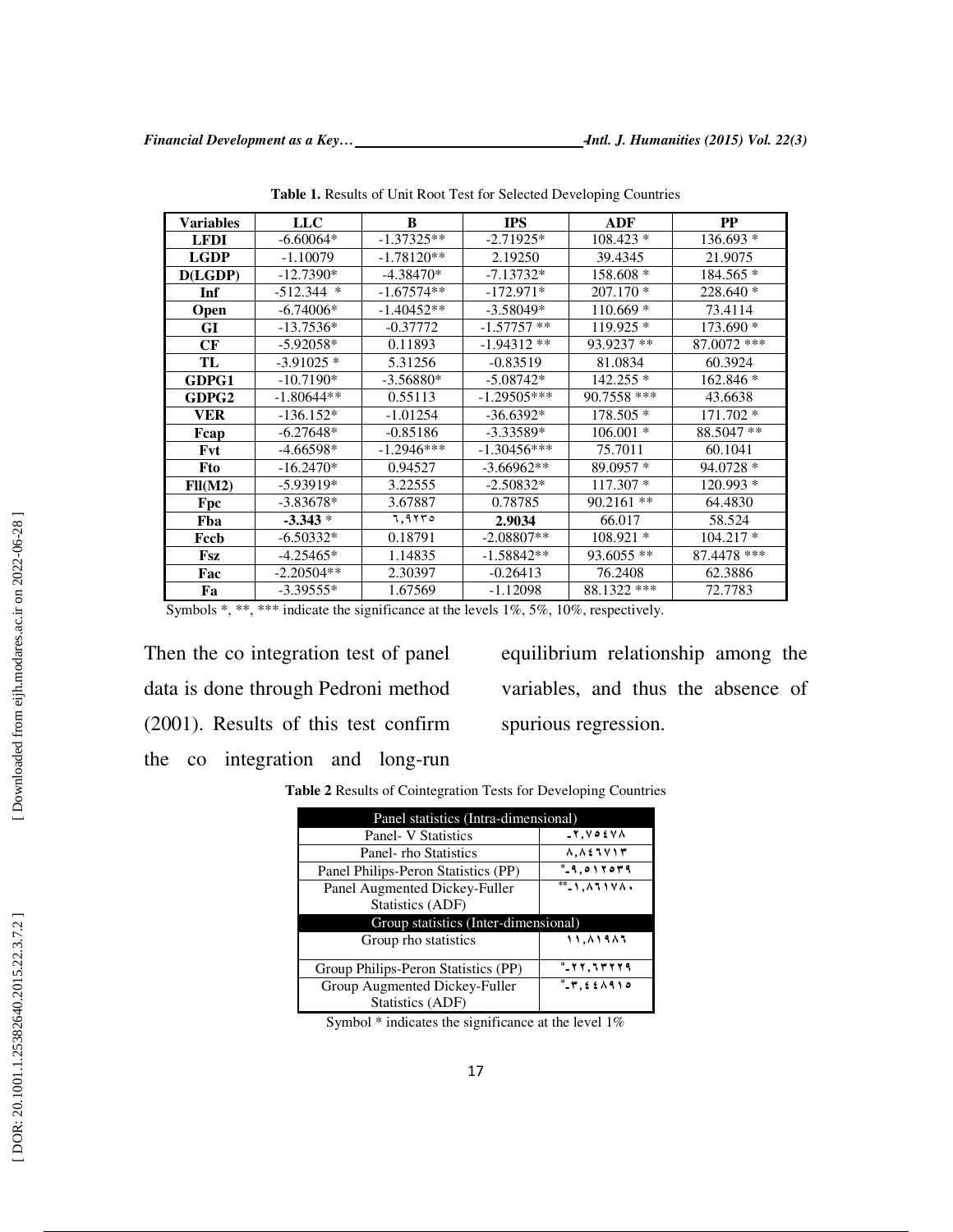### **6. Experimental Results**

Table 3 shows the results of impact of stock market development on the FDI inflow. Levels of stock market capitalization (Fcap) are presented in the regressions (1 and 2) and the results indicate that the capitalization (as an indicator of stock market size) has a quite significant and positive impact on FDI. Regressions (3 and 4) refer to the effect of value traded on stock market (Fvt) on the FDI and indicate that the value traded

(Stock market liquidity) has also a positive and significant effect (at the level 1%) on the FDI. These results approve the findings by Gomez and Nasser (2009). Activity ratio is another index of stock market liquidity which is presented in the models (5 and 6) and its coefficients are not significant in any states. Furthermore, the adjusted  $\mathbb{R}^2$  value indicates that the variables, included in the model, totally explain 87% of FDI volatility.

| <b>Variable</b>         | State 1                  | State 2                  | State 3                  | State 4                  | State 5                  | State 6              |
|-------------------------|--------------------------|--------------------------|--------------------------|--------------------------|--------------------------|----------------------|
| y-Intercept             | $-22.48$ <sup>*</sup>    | $-27.05*$                | $-21.98$ <sup>*</sup>    | $-25.35$ $*$             | $-23.45$ *               | $-27.74*$            |
|                         | $(-8.278)$               | $(-14.13)$               | $(-8.111)$               | $(-10.21)$               | $(-8.705)$               | $(-13.43)$           |
| <b>LGDP</b>             | $1.133*$                 | $1.300*$                 | $1.109*$                 | $1.238*$                 | $1.164*$                 | $1.322*$             |
|                         | (10.60)                  | (17.12)                  | (10.60)                  | (13.05)                  | (10.89)                  | (15.90)              |
| Inf                     | $-0.005$ *               | $-0.000$                 | $-0.004**$               | $-0.003***$              | $-0.004**$               | $-0.005$ *           |
|                         | $(-1.773)$               | $(-0.684)$               | $(-2.080)$               | $(-1.737)$               | $(-2.333)$               | $(-5.055)$           |
| Open                    | $0.015*$                 | $0.008*$                 | $0.015*$                 | $0.013*$                 | $0.018*$                 | $0.011*$             |
|                         | (6.377)                  | (6.273)                  | (4.983)                  | (5.526)                  | (5.937)                  | (6.548)              |
| GI                      | $1.055*$                 |                          | $1.098*$                 | $1.258*$                 | $1.140*$                 |                      |
|                         | (5.046)                  |                          | (5.705)                  | (7.757)                  | (6.606)                  |                      |
| Fcap                    | $0.004*$                 | $0.003*$                 | $\sim$                   | $\overline{\phantom{a}}$ | $\overline{\phantom{a}}$ | ÷,                   |
|                         | (4.275)                  | (3.577)                  |                          |                          |                          |                      |
| Fvt                     | $\overline{\phantom{a}}$ |                          | $0.005*$                 | $0.005*$                 | $\sim$                   | ÷,                   |
|                         |                          |                          | (4.443)                  | (4.183)                  |                          |                      |
| Fto                     | $\overline{\phantom{a}}$ | $\overline{\phantom{a}}$ | $\overline{\phantom{a}}$ | $\overline{\phantom{a}}$ | 0.000                    | 0.001                |
|                         |                          |                          |                          |                          | (0.515)                  | (1.256)              |
| CF                      | $\overline{\phantom{a}}$ | $0.018*$                 | $\sim$                   | $0.012$ <sup>*</sup>     |                          | $0.0264*$            |
|                         |                          | (2.791)                  |                          | (2.510)                  |                          | (6.612)              |
| TL                      | $-0.009$                 | $0.\overline{020}$ **    | $\sim$                   | $0.011**$                | $\bar{a}$                | $0.014***$           |
|                         | $(-0.949)$               | (1.908)                  |                          | (1.937)                  |                          | (1.914)              |
| <b>VER</b>              |                          | $E10 - 8.40***$          |                          | $\blacksquare$           |                          | E10 - 9.62 ***       |
|                         |                          | $(-1.700)$               |                          |                          |                          | $(-1.684)$           |
| GDPG2                   | $0.057*$                 | ÷.                       | $0.060*$                 | $\overline{\phantom{a}}$ | $0.062*$                 | $\omega$             |
|                         | (3.883)                  |                          | (4.233)                  |                          | (3.756)                  |                      |
| $\mathbb{R}^2$          | 0.88                     | 0.86                     | 0.88                     | 0.87                     | 0.88                     | 0.86                 |
| Adjusted $\mathbb{R}^2$ | 0.87                     | 0.85                     | 0.87                     | 0.86                     | 0.86                     | 0.84                 |
| Limer                   | $14.72*$                 | $18.41*$                 | $15.22*$                 | $14.17*$                 | $13.90*$                 | $18.07*$             |
| Statistics              |                          |                          |                          |                          |                          |                      |
| Hausman                 | 36.39 $*$                | $20.12$ <sup>*</sup>     | 37.09*                   | 40.60 $\overline{ }$     | 35.88*                   | $21.21$ <sup>*</sup> |

**Table 3** Effect of Stock Market Development on the FDI Inflow in Developing Countries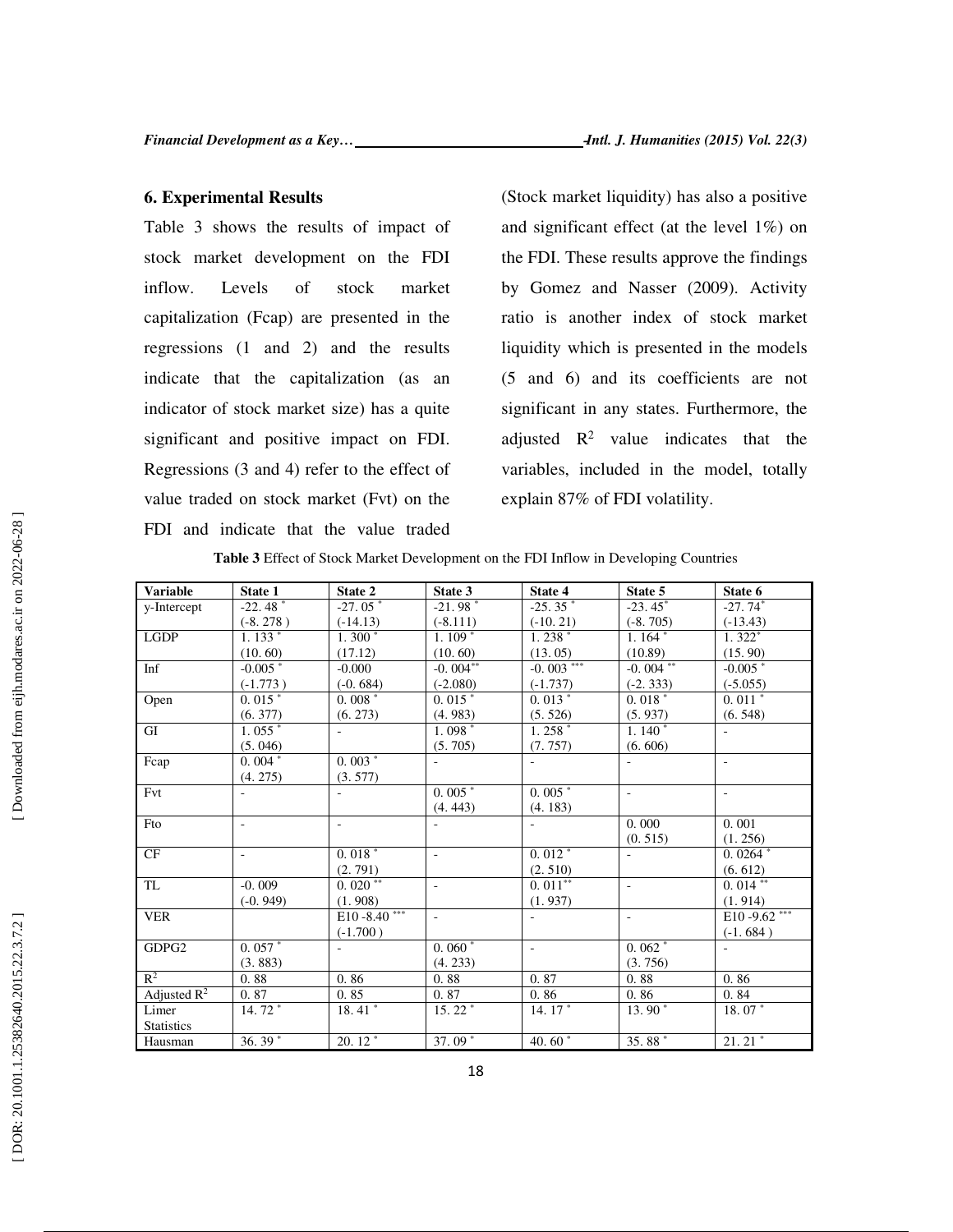statistics Symbols \*, \*\*, \*\*\* indicate significance at the levels 1%, 5%, 10%, respectively. Numbers in parentheses show t-statistics.

 Table (4) shows the results of impact of banking system development on the FDI. Liquid liabilities Index (FLL) which indicates the overall size of financial market and depth has a quite significant and positive impact on the FDI in regressions (1 and 2). Increased financial depth and size of financial intermediaries through providing more financial services has a positive impact on the FDI. Commercial-central banks index (Fccb) is entered in the regressions 3 and 4. Given the better performance of commercial banks compared with the central banks in providing the financial services, it is expected that the increase of this index has a positive impact on the FDI and the results of regressions 3 and 4

confirm this case. Bank asset (Fba) index is included in the regression (5) and has no significant effect on the FDI. Private sector credit index (Fpc) is included in regressions (6 and 7) and has a positive and significant effect (at the level 1%). Increasing the credit allocation by the banking system to the private sector (rather than paying credits to the government and state-owned enterprises) requires the better performance of banking system to assess the managers, selection of investment projects, risk coverage and financial services. Moreover, this index means the private investors' (domestic and foreign) better access to the financial resources for funding their projects.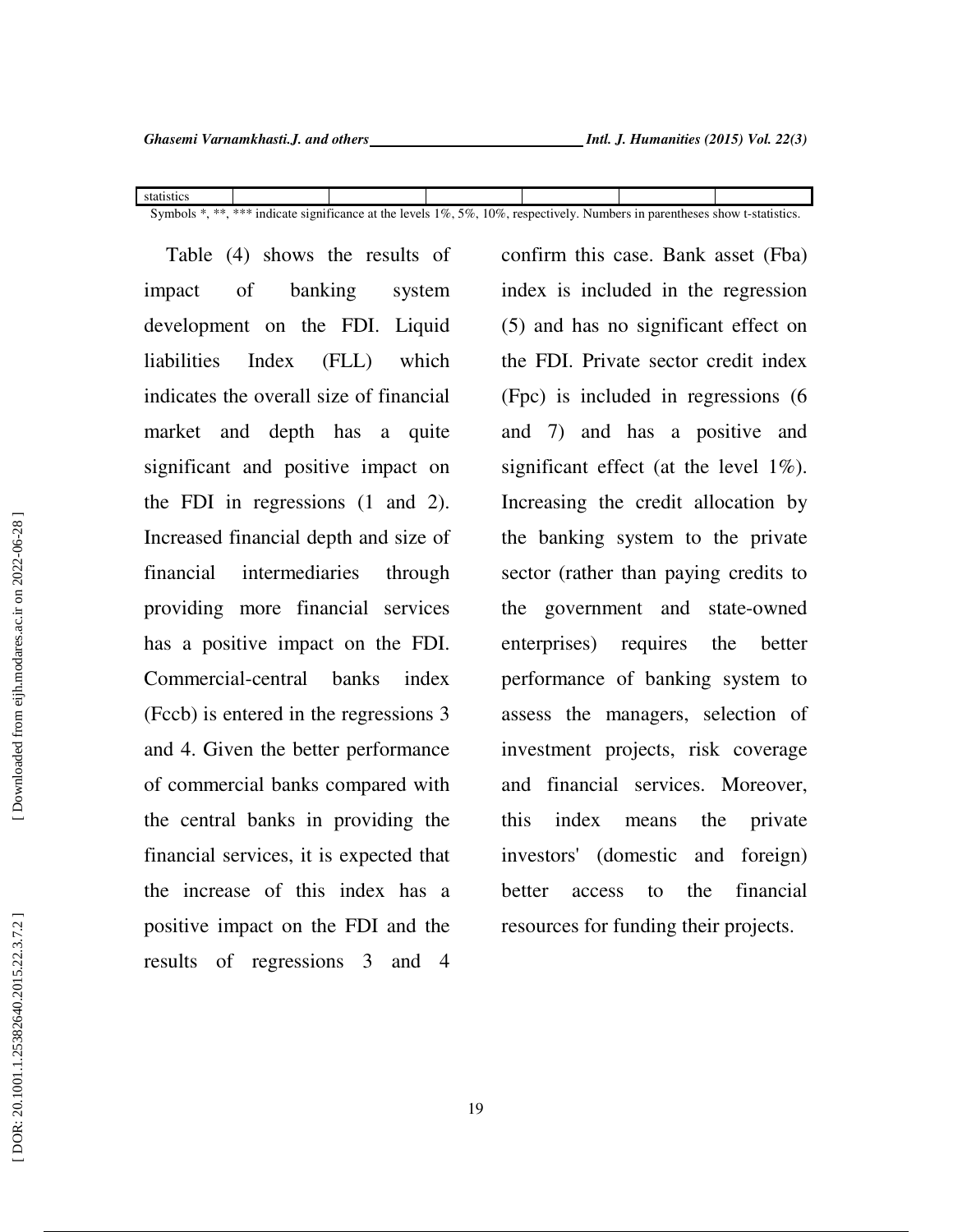| <b>Variable</b>   | State 1                  | State 2                  | State 3                  | State 4                  | State 5                                                                                             | State 6           | State 7                  |
|-------------------|--------------------------|--------------------------|--------------------------|--------------------------|-----------------------------------------------------------------------------------------------------|-------------------|--------------------------|
| y-intercept       | $-22.73*$                | $-22.\overline{64}^*$    | $-25.74*$                | $-26.19^{*}$             | $-79,91*$                                                                                           | $-23.31^*$        | $-22.90^*$               |
|                   | $(-9.396)$               | $(-11.66)$               | $(-14.46)$               | $(-13.10)$               | $\frac{(-11,14)}{1,144}$                                                                            | $(-12.21)$        | $(-9.427)$               |
| <b>LGDP</b>       | $1.159*$                 | $1.124*$                 | $1.247*$                 | $1.294*$                 |                                                                                                     | $1.150^*$         | $1.175*$                 |
|                   | (11.76)                  | (15.05)                  | (15.60)                  | (15.22)                  | $\frac{(\mathcal{V}, \mathcal{V})}{\cdot \cdot \cdot \cdot \cdot \circ^*}$                          | (15.79)           | (11.96)                  |
| Inf               | $-0.0005*$               | $-0.0006*$               | $-0.0006*$               | $-0.0005*$               |                                                                                                     | $-0.0006*$        | $-0.0005*$               |
|                   | $(-13.17)$               | $(-18.39)$               | $(-12.83)$               | $(-10.89)$               | 9,755                                                                                               | $(-23.08)$        | $(-13.31)$               |
|                   |                          |                          |                          |                          | $\frac{(-1)^{1}}{1!}$                                                                               |                   |                          |
| Open              | $\equiv$                 | $0.014*$                 | $0.009*$                 | $\equiv$                 |                                                                                                     | $0.016*$          | $\mathbf{r}$             |
|                   |                          | (5.819)                  | (4.426)                  |                          | (7, 96)                                                                                             | (6.719)           |                          |
| GI                | $0.809*$                 | $1.024*$                 | $0.614*$                 | $0.479*$                 |                                                                                                     | $0.904*$          | $0.736*$                 |
|                   | (4.245)                  | (6.825)                  | (3.102)                  | (2.570)                  |                                                                                                     | (5.033)           | (3.749)                  |
| <b>Fll</b>        | $0.008*$                 | $0.005*$                 |                          |                          |                                                                                                     |                   |                          |
| (M2)              | (2.501)                  | (2.366)                  |                          |                          |                                                                                                     |                   |                          |
| Fccb              |                          |                          | $0.547**$                | $0.707*$                 | $\mathbb{Z}^2$                                                                                      | $\equiv$          | $\overline{\phantom{a}}$ |
|                   |                          |                          | (2.127)                  | (2.872)                  |                                                                                                     |                   |                          |
| Fba               | $\equiv$                 | $\equiv$                 | $\mathbf{r}$             | $\equiv$                 | $\cdot$ , $\mathsf{r}$                                                                              | $\mathbb{L}^+$    | $\mathcal{L}$            |
|                   |                          |                          |                          |                          | (5,151)                                                                                             |                   |                          |
| Fpc               | $\overline{\phantom{a}}$ | $\overline{a}$           | $\overline{\phantom{a}}$ | $\overline{\phantom{0}}$ |                                                                                                     | $0.006*$          | $0.006*$                 |
|                   |                          |                          |                          |                          |                                                                                                     | (2.987)           | (2.435)                  |
| CF                | $0.022*$                 | $0.023*$                 | $0.030*$                 | $0.033*$                 | $\cdot$ , $\cdot$ , $\cdot$ $\zeta$ $\zeta$ $\zeta$                                                 | $0.017*$          | $0.017*$                 |
|                   | (4.739)                  | (6.705)                  | (10.27)                  | (11.77)                  | $\frac{(1, \mathsf{r} \cdot \mathsf{v})}{\mathsf{r}, \mathsf{r} \cdot \mathsf{r} \cdot \mathsf{v}}$ | (4.797)           | (3.215)                  |
| TL                | $0.014***$               |                          | 0.009                    | $\overline{a}$           |                                                                                                     |                   | $0.016***$               |
|                   | (1.619)                  |                          | (0.768)                  |                          |                                                                                                     |                   | (1.679)                  |
|                   |                          |                          |                          |                          | (1,11)                                                                                              |                   |                          |
| GDPG1             | $0.011***$               | $\overline{\phantom{a}}$ | $\mathbf{r}$             | 0.001                    |                                                                                                     | $\mathbb{L}^+$    | $0.013$ **               |
|                   | (1.635)                  |                          |                          | (0.178)                  |                                                                                                     |                   | (2.303)                  |
| <b>VER</b>        |                          |                          |                          |                          | $-3.19E-10$                                                                                         | $-1, 2E-1$        |                          |
|                   |                          |                          |                          |                          | $\ast\;$ $\ast$                                                                                     | $(-, 0) \cdot 1)$ |                          |
|                   |                          |                          |                          |                          | $(-1.761)$                                                                                          |                   |                          |
|                   |                          |                          |                          |                          |                                                                                                     |                   |                          |
| $R^2$             | 0.89                     | 0.89                     | 0.89                     | 0.90                     | $\cdot$ , $\wedge \vee$                                                                             | 0.89              | 0.89                     |
| Adjusted $R^2$    | 0.88                     | 0.88                     | 0.88                     | 0.89                     | $\cdot$ , $\wedge \circ$                                                                            | 0.88              | 0.88                     |
| Limer             | $14.34*$                 | $14.83*$                 | $10.93*$                 | $11.45*$                 | $19,11$ *                                                                                           | $15.30*$          | 14.40 $*$                |
| <b>Statistics</b> |                          |                          |                          |                          |                                                                                                     |                   |                          |
| Hausman           | $30.\overline{43}^*$     | 41.48 $*$                | 38. $\overline{14}^*$    | $32.32*$                 | $*r \cdot \cdot \cdot \wedge$                                                                       | 44.41*            | 28.99 *                  |
| statistics        |                          |                          |                          |                          |                                                                                                     |                   |                          |

**Table 4** Effect of Banking System Development on the FDI Inflow in Developing Countries

Symbols \*, \*\*, \*\*\* indicate the significance at levels 1%, 5%, 10%, respectively. Numbers in parentheses show t-statistics

 Table (5) shows the results related to the comprehensive indexes of financial development. Finance-size index is entered in the regressions 1 and 2 and the Finance-activity index

in the regressions 3 and 4. Both indexes in the relevant regressions have a quite significant and positive impact on the FDI. Finance-size and activity indexes are both entered in the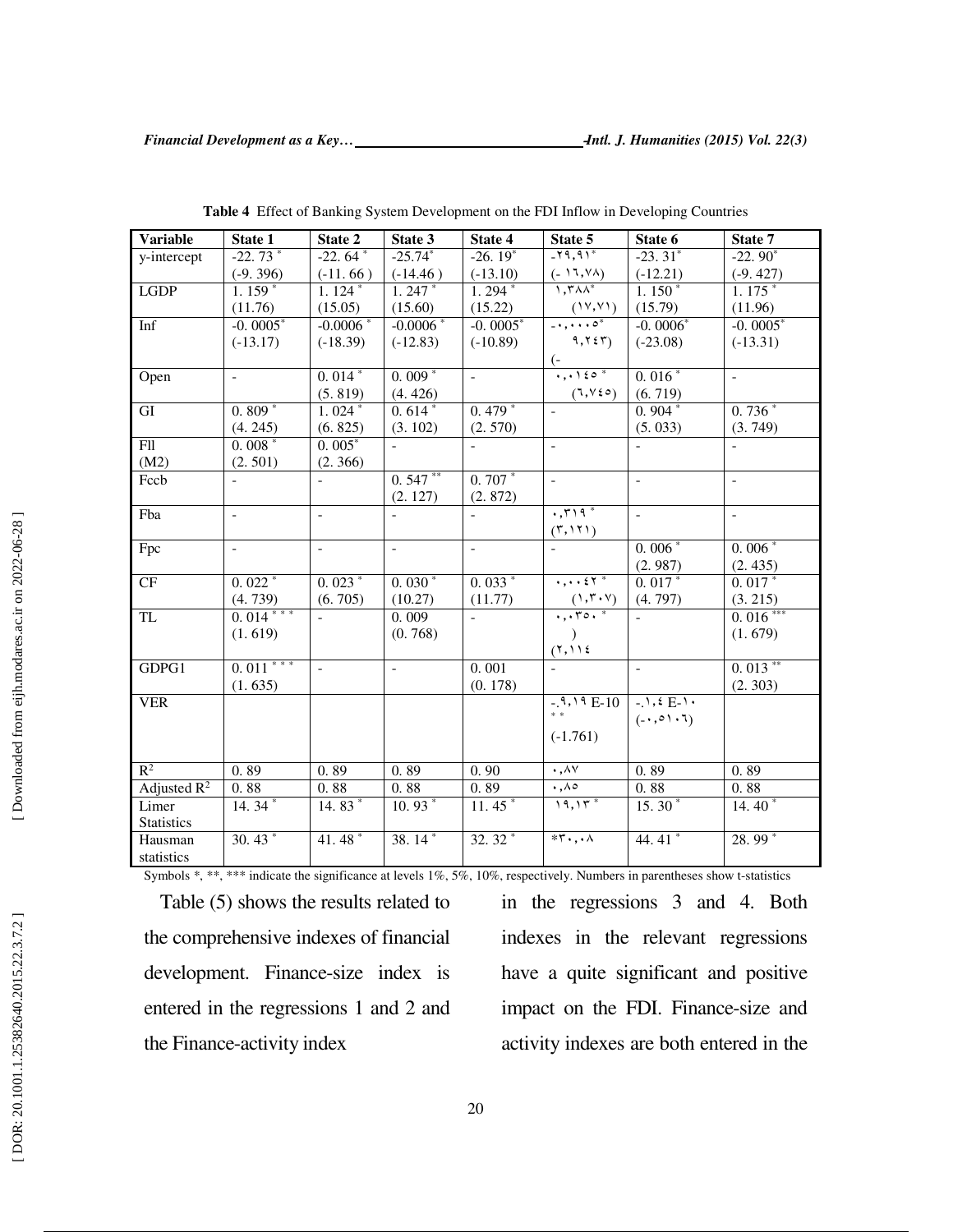regression (5) and the positive impact of Finance-size and activity on the FDI inflow has also remained significant at the levels 1 and 5 percent, Models (6 and 7) are related to the Finance-Aggregate index. This index is equal to the average of finance-size and activity indexes. Results indicate that the

Finance-Aggregate index has a quite positive and significant impact (at the level 1%) on the FDI. In general, the results of Table (5) indicate the significant and positive impact of financial system (banking sector and stock market) development (size and activity) on the FDI inflow.

| Variable          | State 1              | State 2    | State 3                  | State 4                  | State 5                  | State 6                  | State 7                  |
|-------------------|----------------------|------------|--------------------------|--------------------------|--------------------------|--------------------------|--------------------------|
| y-intercept       | $-21.12*$            | $-21.66^*$ | $-21.82*$                | $-20.45$                 | $-20.61$ <sup>*</sup>    | $-21.06*$                | $-20.25$ <sup>*</sup>    |
|                   | $(-2.697)$           | $(-9.22)$  | $(-11.09)$               | $(-8.84)$                | $(-7.625)$               | $(-9.550)$               | $(-8.018)$               |
| <b>LGDP</b>       | $1.075*$             | $1.088*$   | $1.090*$                 | $1.046*$                 | $1.\overline{051}^*$     | $1.062*$                 | $1.038*$                 |
|                   | (10.10)              | (11.96)    | (14.54)                  | (11.69)                  | (9.812)                  | (12.53)                  | (10.65)                  |
| Inf               | $-0.0004*$           | $-0.0006*$ | $-0.0006*$               | $-0.0005*$               | $-0.0005*$               | $-0.0006*$               | $-0.0005*$               |
|                   | $(-13.66)$           | $(-24.70)$ | $(-26.10)$               | $(-11.87)$               | $(-14.21)$               | $(-25.97)$               | $(-11.98)$               |
| Open              | $0.016*$             | $0.013*$   | $0.0138$ <sup>*</sup>    | $0.016*$                 | $0.016*$                 | $0.013*$                 | $0.015*$                 |
|                   | (4.744)              | (4.972)    | (5.183)                  | (5.078)                  | (4.703)                  | (4.806)                  | (4.831)                  |
| GI                | $0.\overline{968}^*$ | $0.981*$   | $0.920*$                 | $0.\overline{949}$ *     | $0.\overline{923}$ *     | $0.939*$                 | $0.956*$                 |
|                   | (4.308)              | (5.591)    | (5.223)                  | (5.553)                  | (4.061)                  | (5.254)                  | (5.617)                  |
| Fsz               | $0.003*$             | $0.003*$   | $\overline{\phantom{a}}$ |                          | $0.001**$                | $\omega$                 |                          |
|                   | (4.062)              | (5.011)    |                          |                          | (2.074)                  |                          |                          |
| Fac               | ÷,                   | $\sim$     | $0.005*$                 | $0.004*$                 | $0.003***$               | $\sim$                   | $\overline{\phantom{a}}$ |
|                   |                      |            | (5.278)                  | (4.501)                  | (2.069)                  |                          |                          |
| Fa                | ÷,                   | $\sim$     |                          |                          |                          | $0.002*$                 | $0.002*$                 |
|                   |                      |            |                          |                          |                          | (6.652)                  | (5.963)                  |
| CF                | ÷,                   | $0.013*$   | $0.014*$                 | $\Box$                   | $\overline{\phantom{a}}$ | $0.011**$                | $\blacksquare$           |
|                   |                      | (3.071)    | (2.576)                  |                          |                          | (0.020)                  |                          |
| TL                | ÷,                   | 0.012      | $0.014**$                | $\overline{\phantom{a}}$ | $\mathbf{r}$             | $0.014***$               | $\overline{\phantom{a}}$ |
|                   |                      | (1.515)    | (1.909)                  |                          |                          | (1.820)                  |                          |
| GDPG2             | $0.041**$            | ÷,         | $\overline{a}$           | $0.041*$                 | $0.038***$               | $\overline{\phantom{a}}$ | $0.038*$                 |
|                   | (1.970)              |            |                          | (3.189)                  | (1.766)                  |                          | (2.922)                  |
| <b>VER</b>        | E10-4.06             | ÷,         | ÷,                       |                          | $E10 -$                  | $\mathcal{L}$            | $\equiv$                 |
|                   | $(-3.612)$           |            |                          |                          | $3.92*$                  |                          |                          |
|                   |                      |            |                          |                          | $(-3.643)$               |                          |                          |
| $R^2$             | 0.89                 | 0.89       | 0.89                     | 0.89                     | 0.90                     | 0.89                     | 0.89                     |
| Adjusted $R^2$    | 0.88                 | 0.88       | 0.88                     | 0.88                     | 0.88                     | 0.88                     | 0.88                     |
|                   |                      |            |                          |                          |                          |                          |                          |
| Limer             | $15.57*$             | $15.87*$   | 16.36 $*$                | $15.62*$                 | $15.99*$                 | 16.44 $*$                | $15.79*$                 |
| <b>Statistics</b> |                      |            |                          |                          |                          |                          |                          |
| Hausman           | 47.25 $*$            | 50.54 $*$  | 52.73 *                  | 47.22 $*$                | 48.22 *                  | 53.77 *                  | 49.68 $^{\circ}$         |
| statistics        |                      |            |                          |                          |                          |                          |                          |

|  | Table 5. Effect of Size and Activity of the Financial System to the FDI Inflow in Developing Countries |  |
|--|--------------------------------------------------------------------------------------------------------|--|
|--|--------------------------------------------------------------------------------------------------------|--|

Symbols \*, \*\*, \*\*\* indicate the significance at levels 1%, 5%, 10%, respectively. Numbers in parentheses show t-statistics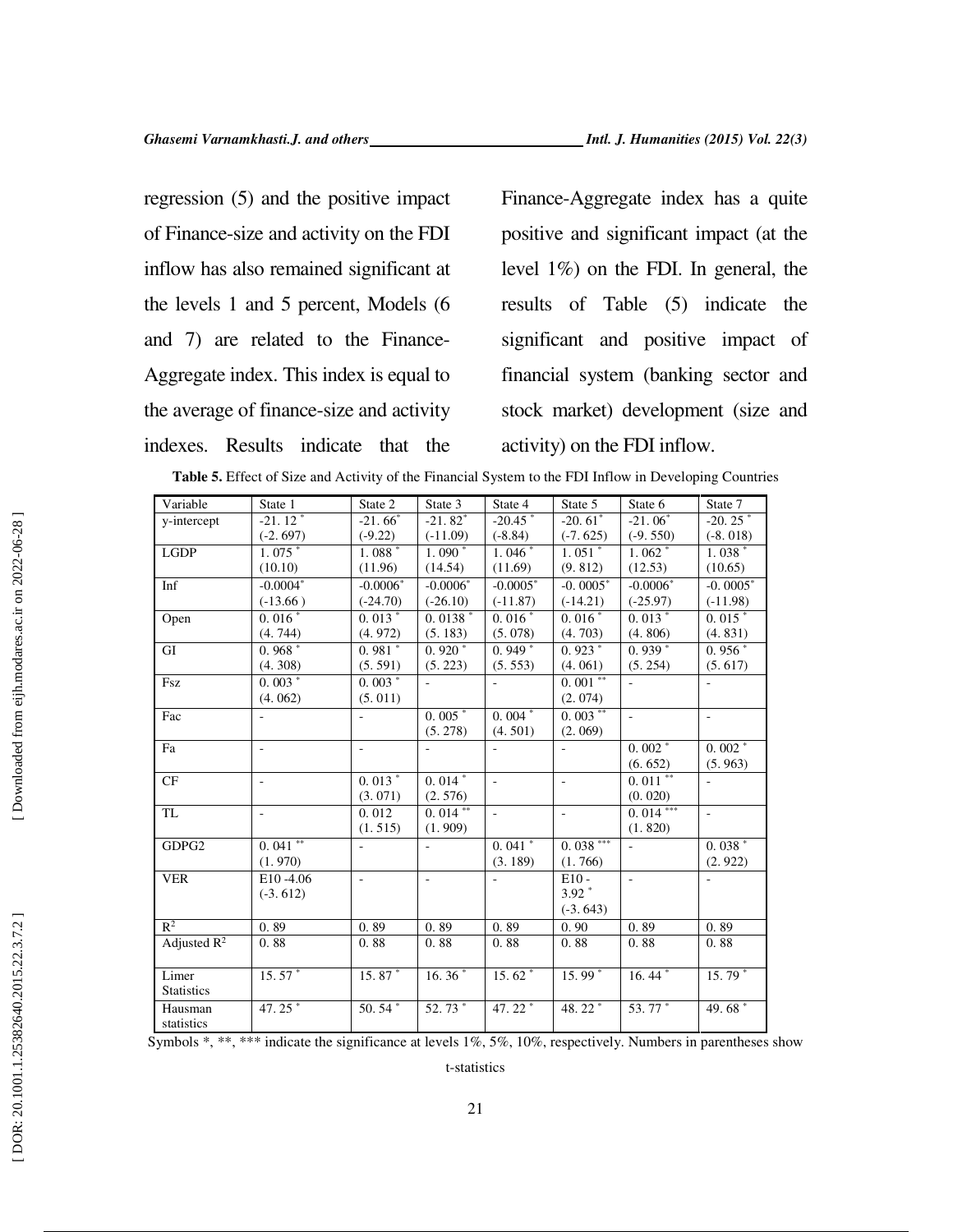### **7** . **Summary and Conclusion**

Using various indexes of financial development (a total of 10 indexes) as well as different control variables and estimating 21 different states, this study emphasizes on the robustness of results based on the positive and significant impact of financial development on the FDI inflow in developing countries. About other factors, affecting the FDI, all variables also have the expected impacts. Market size (GDP),economic openness index, good governance, domestic capital formation, economic growth rate and the number of telephone lines per 100 people have positive and significant impact on the FDI inflow and the inflation rate and volatility of exchange rate has negative and significant effect on it. Results of this study can be summarized as follows:

 First, development of financial system components (banking sector and stock market) and also different dimensions of financial development (total size of financial system and its activity) have significant and positive impact on the FDI inflow in developing countries.

 Second, financial development and FDI inflow in studied countries are not substitutes but complementary. In other words, it is not true that the less the domestic financial markets of these countries is developed, the more their FDI inflow is increased and the FDI in these countries acts as a tool for overcoming the inefficiency and underdevelopment of domestic financial markets, but the higher development of financial system in these countries paves the way for attracting more FDI.

 Third, the significant and positive impact of development of various

22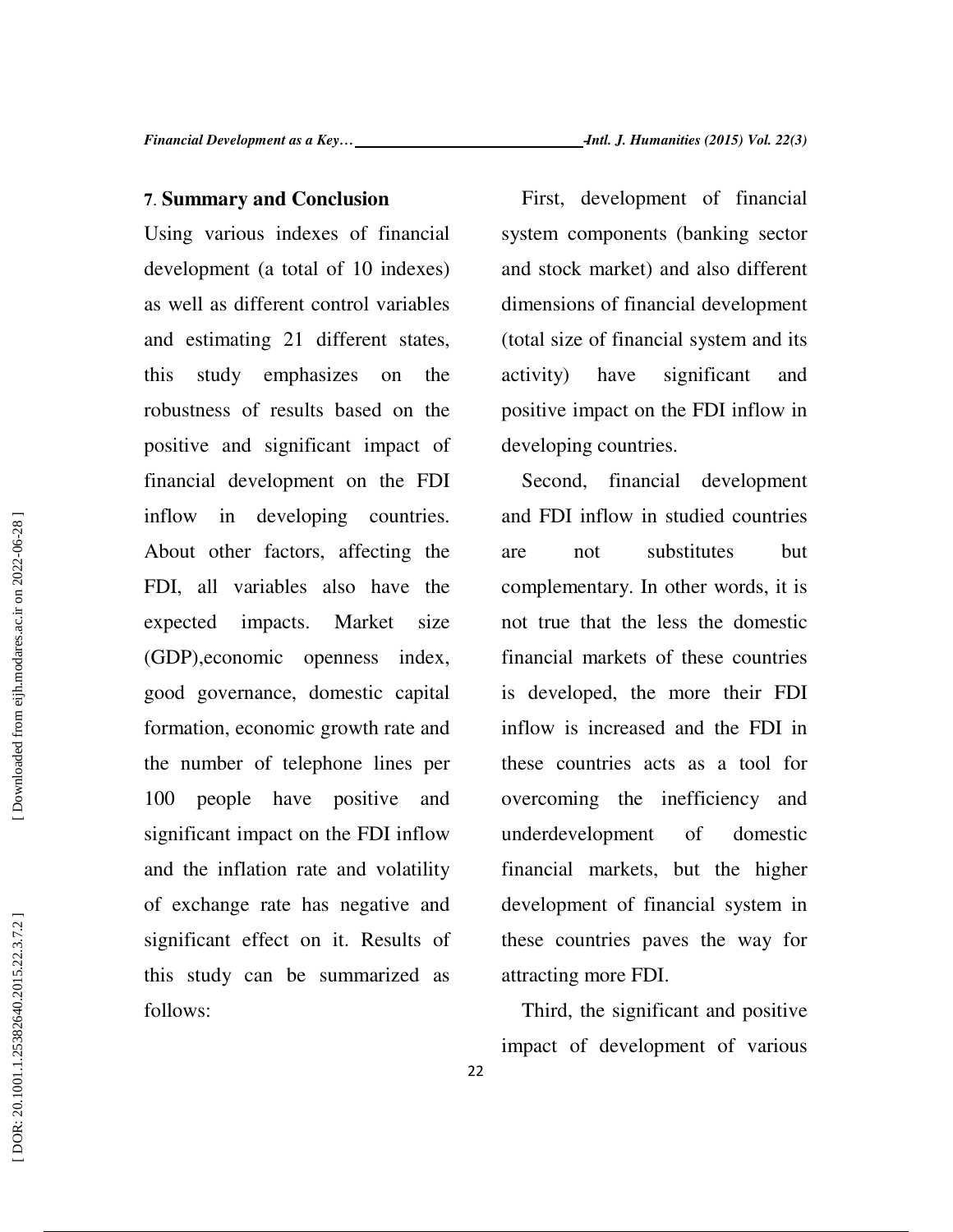financial system components (Stock market and banking sector) and also various dimensions of total financial system development (financial system's total size and its activity) on the FDI inflow in developing countries confirm the perspective based on the financial services. In other words, the increased financial services provided by financial system (rather than market or bankbased financial system) play the significant role in FDI absorption and utilizing its advantages.

Fourth, other FDI determinants which are studied in this research, all have significant and expected impacts. Therefore, those developing countries which have better governance and physical infrastructures, better environment for investment, greater stability and economic growth, orientation towards the economic openness and trade liberalization, will have more successful performance in FDI absorption.

Over the past three decades, FDI has become one of the most important financial resources for economic development in developing countries, so, these countries follow two goals: 1) attracting more FDI; 2) utilizing the benefits of FDI. While financial development plays important role in the achievement of these goals (FDI, not only increases the FDI inflow in developing countries, but also improve the absorption capacity and ability of these countries to utilize the benefits of FDI), nevertheless, developing countries often don't have developed financial markets.

According to the mentioned findings for policy-making, it is suggested that: Developing countries which are seeking to absorb the FDI, should have appropriate planning and policy-making for their financial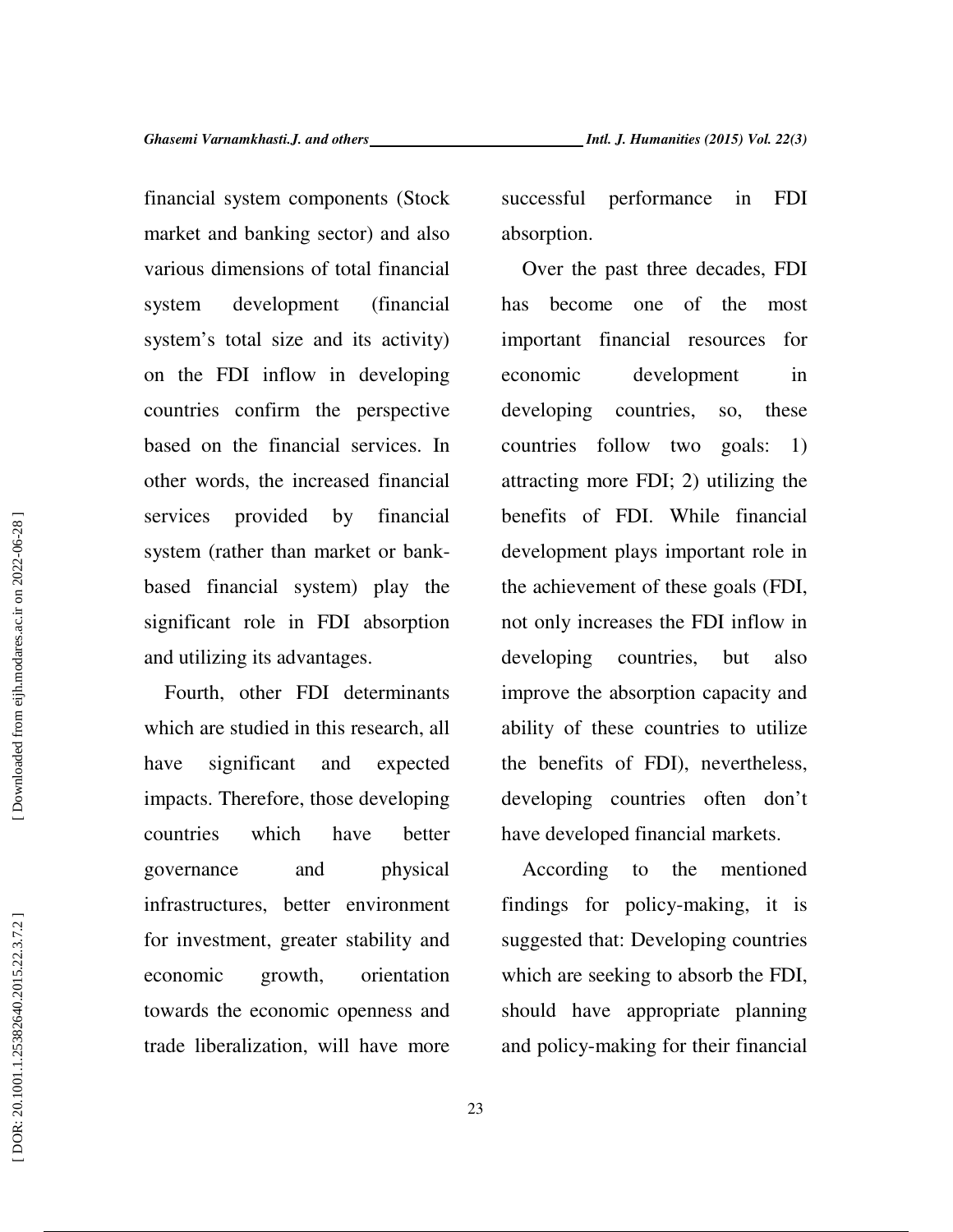system development. These policies include the cases such as quantitative and qualitative improvement of banking system performance, developing the private banking, improving the laws and regulations associated with the financial system, adopting the market-friendly policies particularly the laws related to the stock market and so on.

 Financial system development in developing countries not only attracts the foreign investors, but also makes it possible for these countries to utilize the FDI advantages. This doubles the need for appropriate policy-making for financial development in developing countries which are seeking to absorb the FDI and utilize its advantages.

### **References**

[1]. Alfaro, L., Chanda, A., Kalemli-Ozcan, S. and Sayek, S., 2004. FDI and economic growth: the role of local financial markets. *Journal of international economics*, *64*(1), pp.89- 112.

- [2]. Alfaro, L., Chanda, A., Kalemli-Ozcan, S. and Sayek, S., 2006. *How does foreign direct investment promote economic growth? Exploring the effects of financial markets on linkages* (No. w12522). National Bureau of Economic Research.
- [3]. Ang, J.B., 2008. Determinants of foreign direct investment in Malaysia. *Journal of policy modeling*, *30*(1), pp.185-189.
- [4]. Ang, J.B. and McKibbin, W.J., 2007. Financial liberalization, financial sector development and growth: evidence from Malaysia. *Journal of development economics*, *84*(1), pp.215-233.
- [5]. Abdel Aal Mahmoud, A., 2010. FDI and Local Financial Market Development: A Granger Causality Test Using Panel Data.
- [6]. Beck, T. and Levine, R., 2002. Industry growth and capital allocation:: does having a market-or bank-based system matter?. *Journal of Financial Economics*, *64*(2), pp.147-180.
- [7]. Borensztein, E., De Gregorio, J. and Lee, J.W., 1998. How does foreign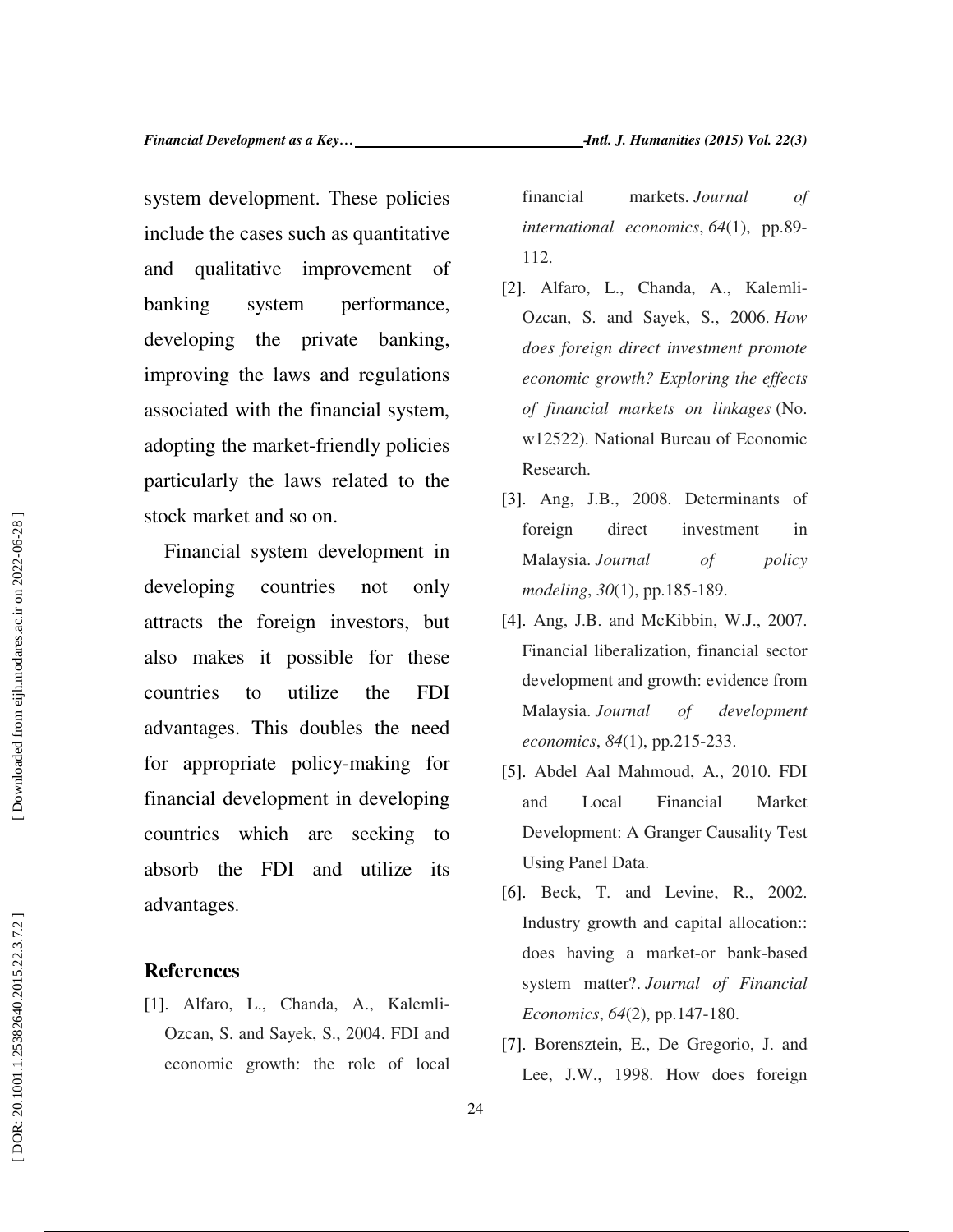direct investment affect economic growth?. *Journal of international Economics*, *45*(1), pp.115-135.

- [8]. Buchanan, B.G., Le, Q.V. and Rishi, M., 2012. Foreign direct investment and institutional quality: Some empirical evidence. *International Review of Financial Analysis*, *21*, pp.81-89.
- [9]. Chakrabarti, A., 2001. The determinants of foreign direct investments: Sensitivity analyses of cross ‐country regressions. *kyklos*, *54*(1), pp.89-114.
- [10]. Choong, C.K., Yusop, Z. and Soo, S.C., 2005. Foreign direct investment and economic growth in Malaysia: The role of domestic financial sector. *The Singapore Economic Review*, *50*(02), pp.245-268.
- [11]. Claessens, S., Klingebiel, D. and Schmukler, S., 2001. FDI and Stock Market Development: Complements or Substitutes?. *World Bank Working Paper* .
- [12]. Daude, C. and Stein, E., 2007. The quality of institutions and foreign direct investment. *Economics & Politics*, *19*(3), pp.317-344.
- [13]. De Mello, L.R., 1999. Foreign direct investment-led growth: evidence from

time series and panel data. *Oxford economic papers*, *51*(1), pp.133-151.

- [14]. Desai, M.A., Foley, C.F. and Hines, J.R., 2006. Capital controls, liberalizations, and foreign direct investment. *Review of Financial Studies*, *19*(4), pp.1433-1464.
- [15]. Durham, J.B., 2004. Absorptive capacity and the effects of foreign direct investment and equity foreign portfolio investment on economic growth. *European economic review*, *48*(2), pp.285-306.
- [16]. Agbloyor, E.K., Abor, J., Adjasi, C.K.D. and Yawson, A., 2013. Exploring the causality links between financial markets and foreign direct investment in Africa. *Research in International Business and Finance*, *28*, pp.118-134.
- [17]. Al Nasser, O.M. and Gomez, X.G., 2009. Do well-functioning financial systems affect the FDI flows to Latin America. *International Research Journal of Finance and Economics*, *29*(July), pp.60-75.
- [18]. Hausmann, R. and Fernandez-Arias, E., 2000. Foreign direct investment: good cholesterol?.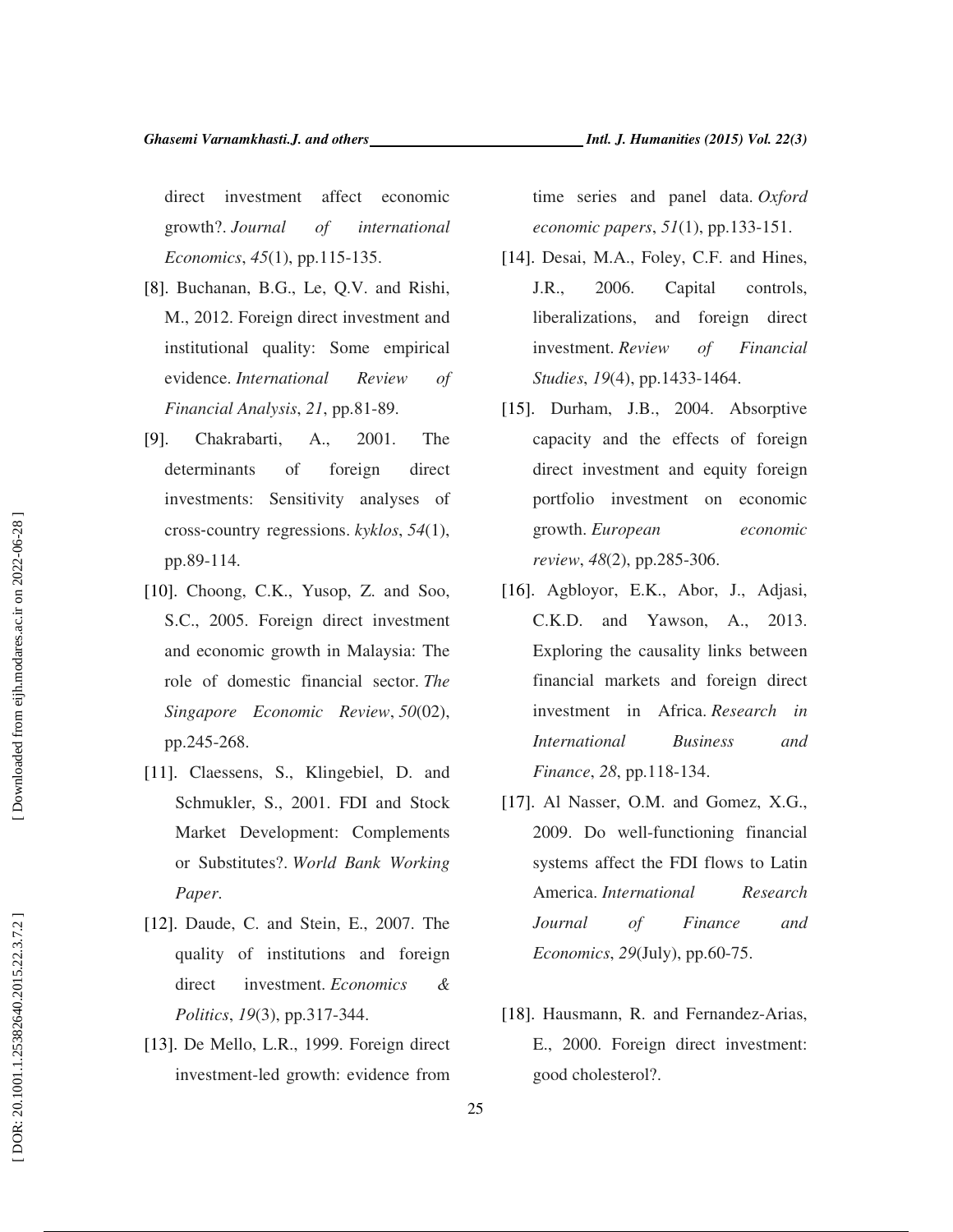- [19]. Hermes, N. and Lensink, R., 2003. Foreign direct investment, financial development and economic growth. *The Journal of Development Studies*, *40*(1), pp.142-163.
- [20]. Huang, Y., 2008. *Capitalism with Chinese characteristics: Entrepreneurship and the state*. Cambridge University Press.
- [21]. Jeffus, W.M., 2005. FDI and stock market development in selected Latin American countries. In *Latin American financial markets: Developments in financial innovations* (pp. 35-44). Emerald Group Publishing Limited.
- [22]. Kinda, T., 2007. Increasing private capital flows to developing countries: The role of physical and financial infrastructure.
- [23]. King, R.G. and Levine, R., 1993. Finance and growth: Schumpeter might be right. *The quarterly journal of economics*, *108*(3), pp.717-737.
- [24]. Levine, R., 1997. Financial development and economic growth: views and agenda. *Journal of economic literature*, *35*(2), pp.688- 726..
- [25]. Moosa, I.A., 2009. The determinants of foreign direct investment in MENA countries: an extreme bounds analysis. *Applied Economics Letters*, *16*(15), pp.1559-1563.
- [26]. Mohamed, S.E. and Sidiropoulos, M.G., 2010. Another look at the determinants of foreign direct investment in MENA countries: an empirical investigation. *Journal of Economic Development*, *35*(2), p.75.
- [27]. Soumaré, I. and Tchana, F.T., 2015. Causality between FDI and financial market development: evidence from emerging markets. *The World Bank Economic Review*, 29(suppl 1), pp.S205-S216.
- [28]. *The Financial Development Report* (2012), World Economic Forum USA Inc. New York, USA.
- [29]. *UNCTAD* (2013), http://unctadstat.unctad.org/ReportFol ders/
- [30]. Xu, B., 2000. Multinational enterprises, technology diffusion, and host country productivity growth. *Journal of development economics*, *62*(2), pp.477-493.